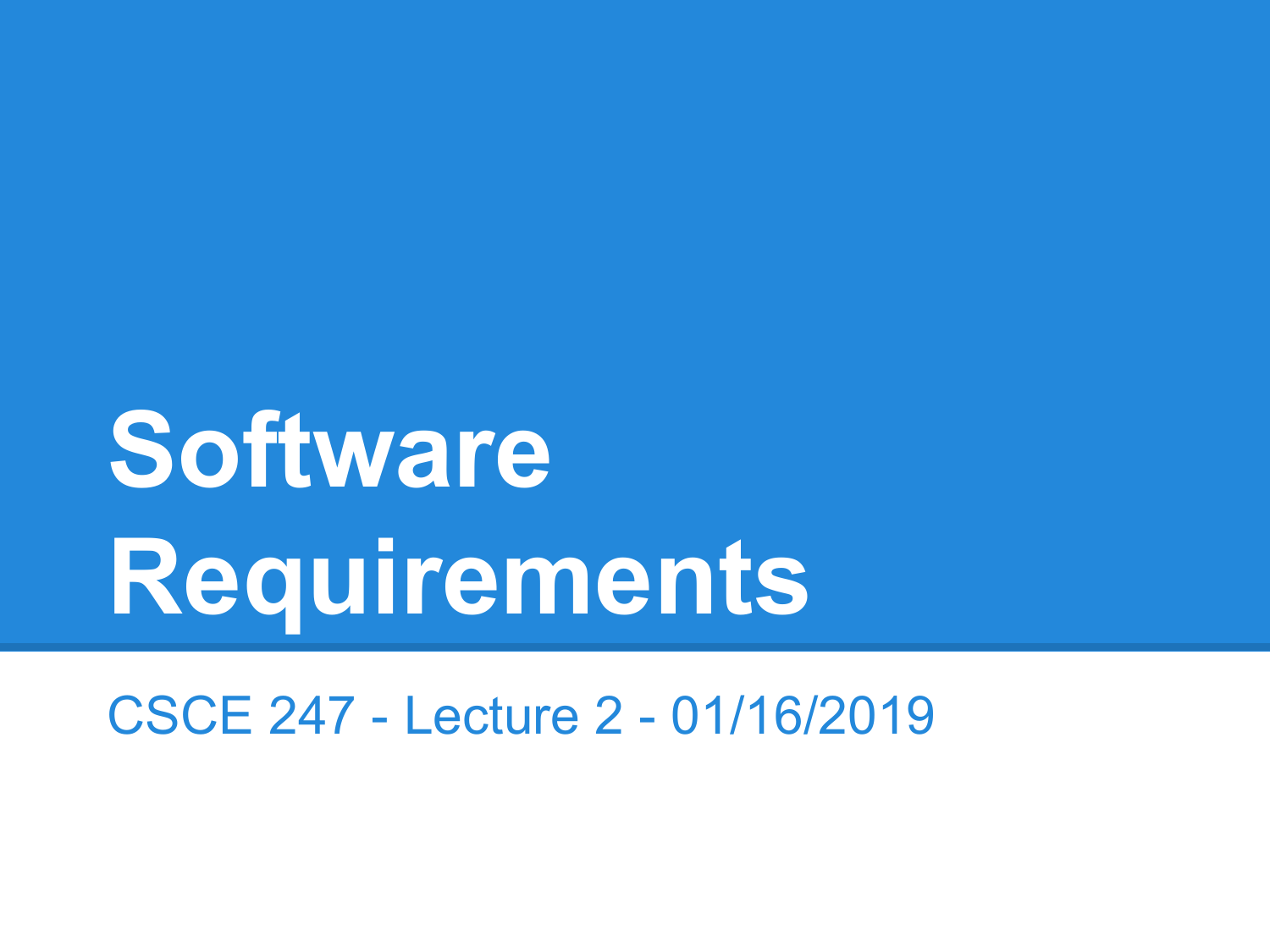# **Today's Goals**

- What are requirements?
- Understand the requirements problem
	- Why are requirements so important?
- Get a feel for the structure of a requirements document
	- What goes in there?
- Start to learn how to write "good" requirements
	- Clear and testable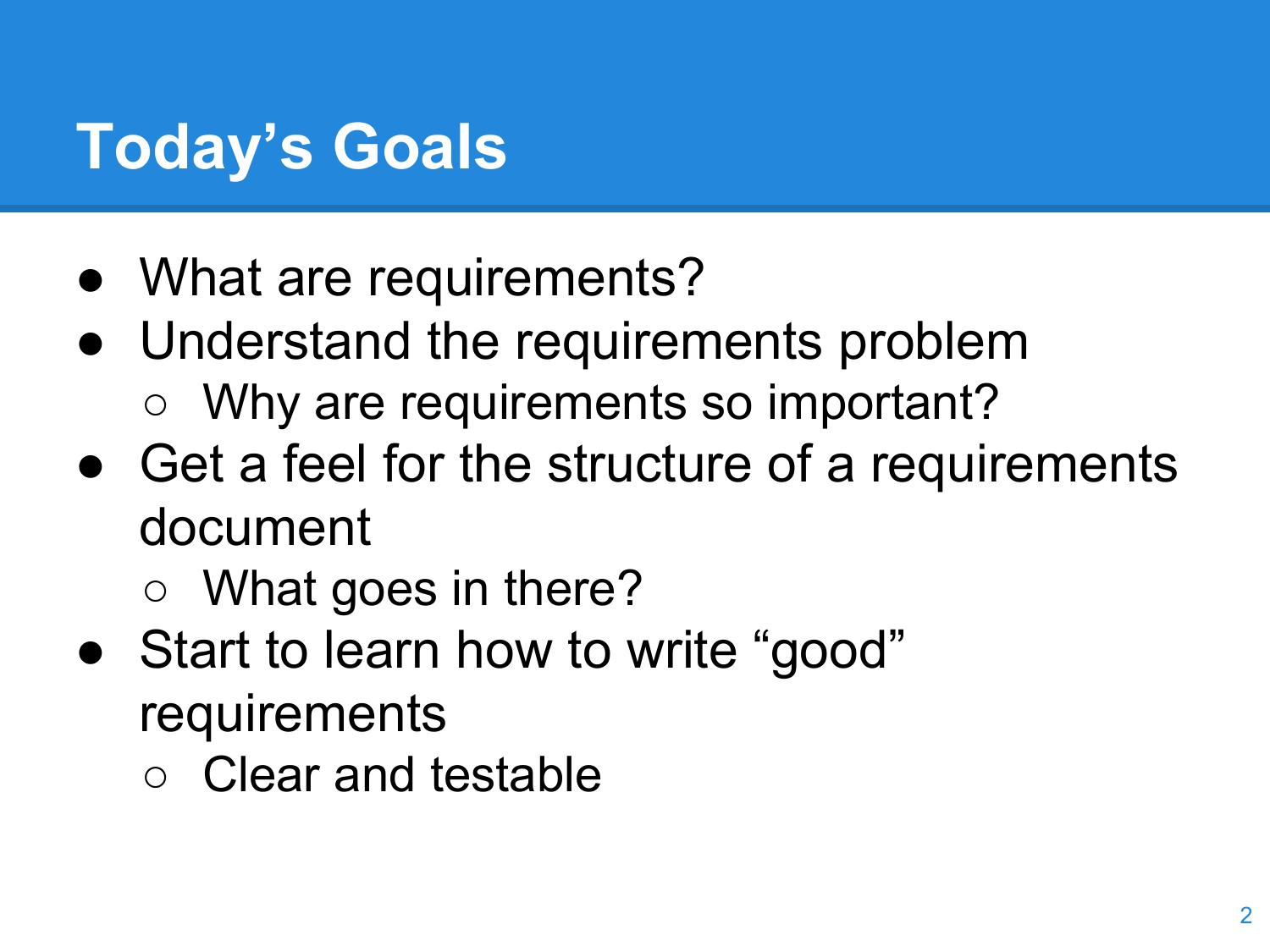### **Software Requirements**

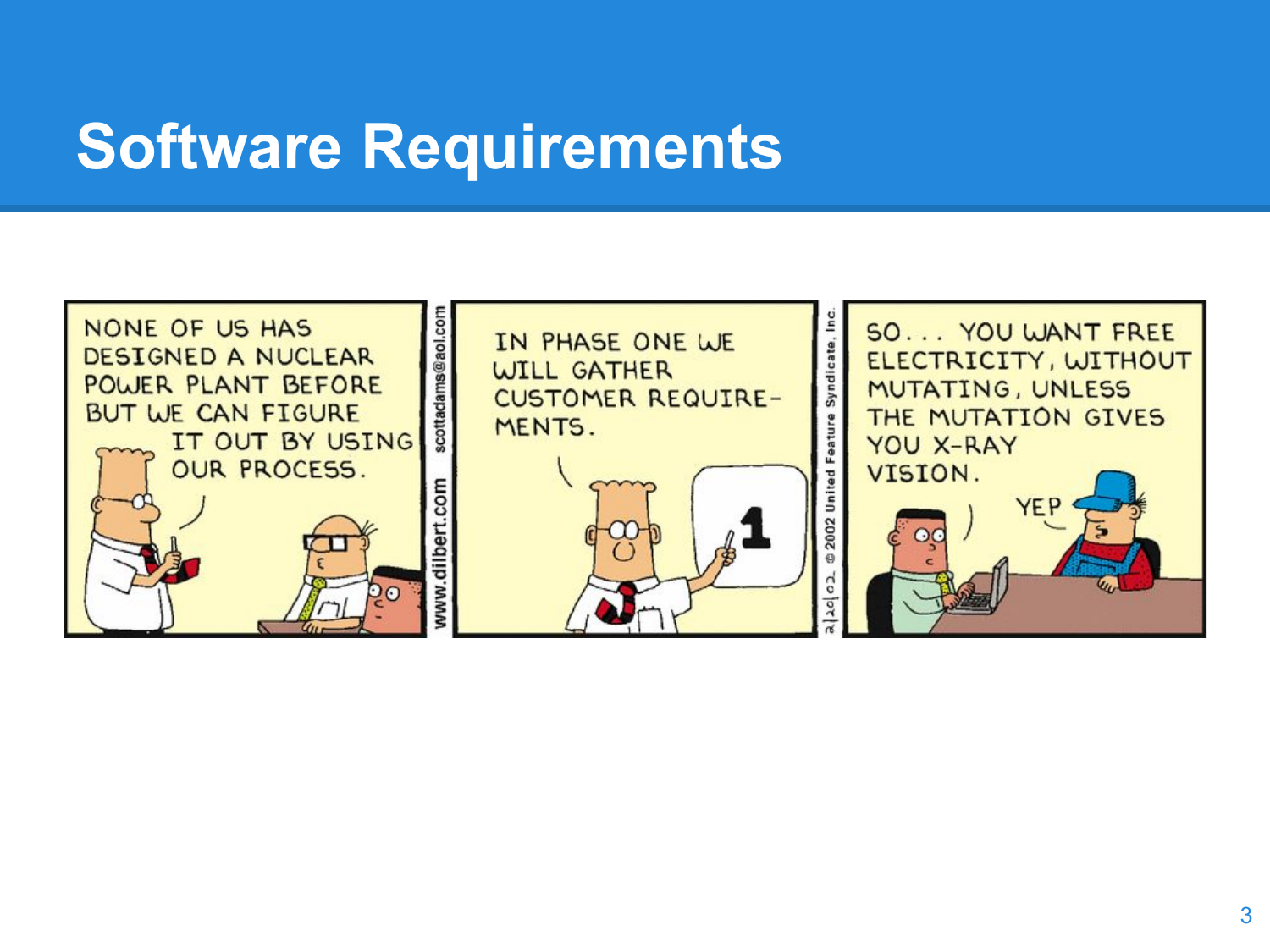## **What is a requirement?**

A **requirement** is a singular documented physical or functional need that a particular product must be able to perform.

*"The software shall be able to calculate the sum of a column of integers."*

A statement that identifies a necessary attribute, capability, characteristic, or quality of a system for it to have *value and utility to a stakeholder*.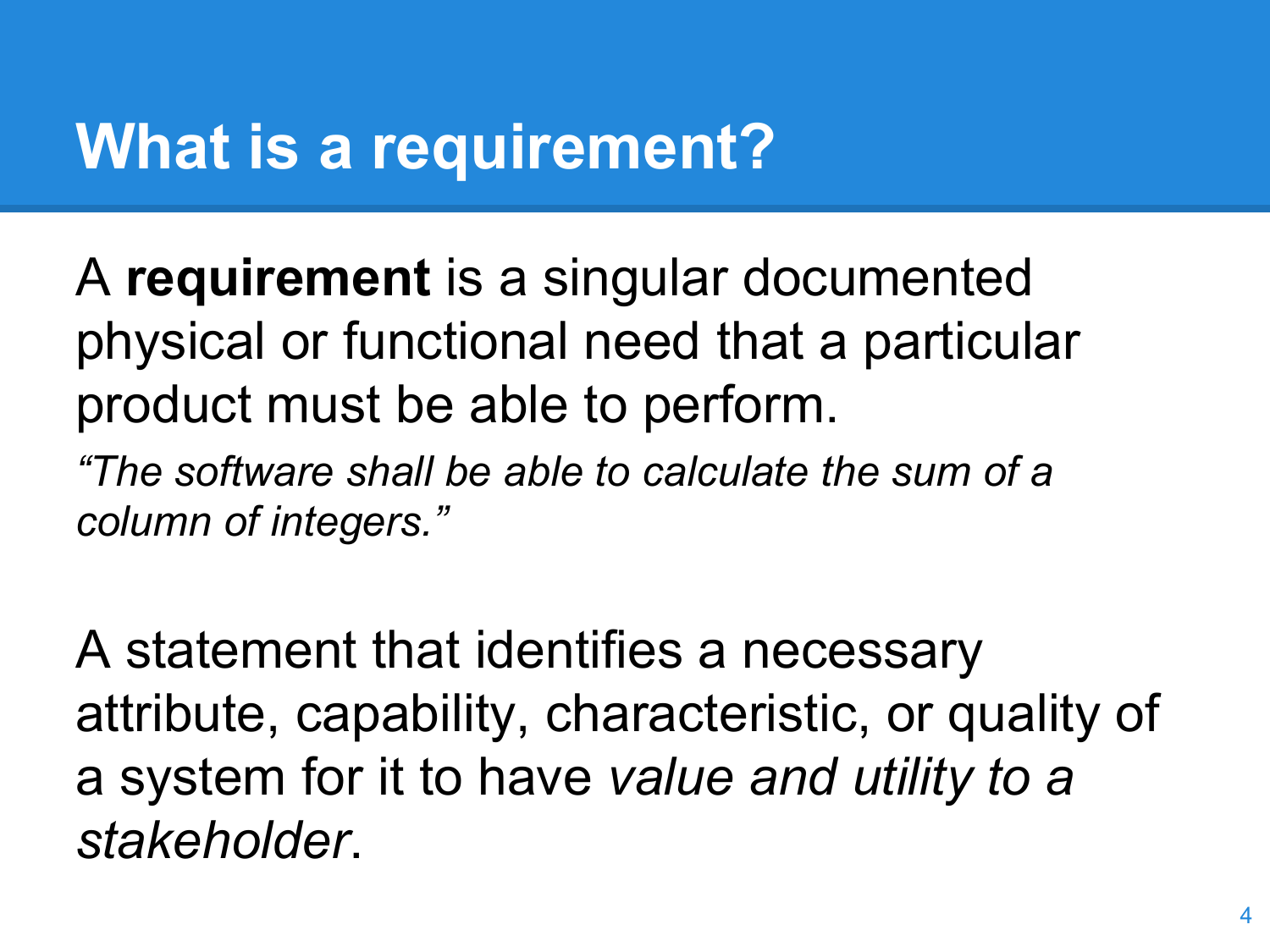## **Some Requirements...**

#### From an infusion pump:

- 1. The application shall allow the Clinician to configure Patient information, Drug Information and Infusion parameters for basal, patient bolus and square bolus Infusion.
	- 1.1. The application shall allow the Clinician to enter new patient data only when the infusion pump is in Off or Paused State.
	- 1.2. The application shall perform all Patient and drug data validations after the Clinician enters the values.
	- 1.3. The application shall request clinician confirmation of the the patient and drug information before initiating infusion
	- 1.4. If Infusion is in progress during the configuration, the system shall continue infusion with existing parameters, until the new configuration is confirmed by the Clinician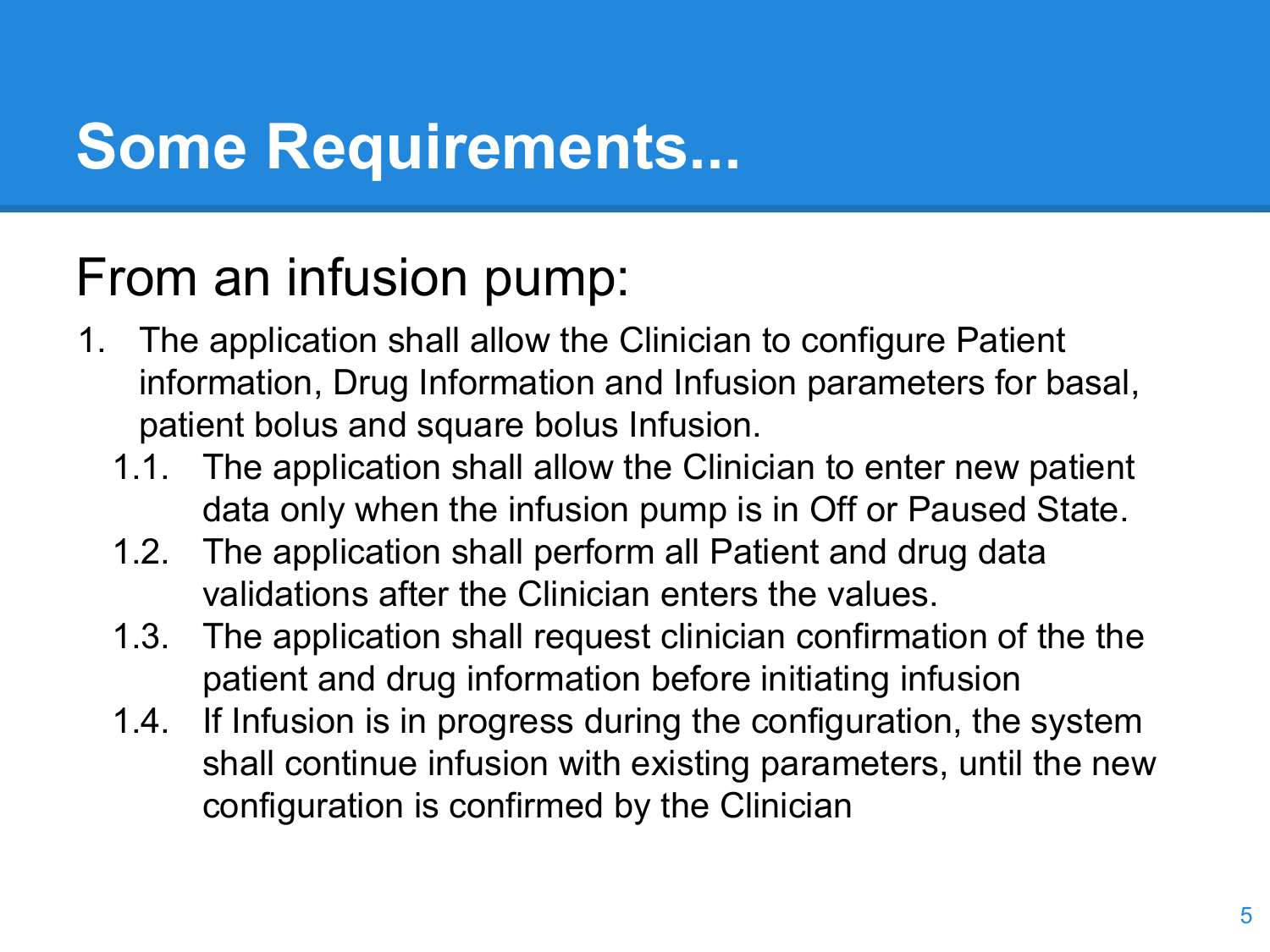# **Requirement Specification**

A requirement's **specification** is a comprehensive technical description of how that requirement will be realized.

The set of specifications will fully describe what the software will do and how it will be expected to perform.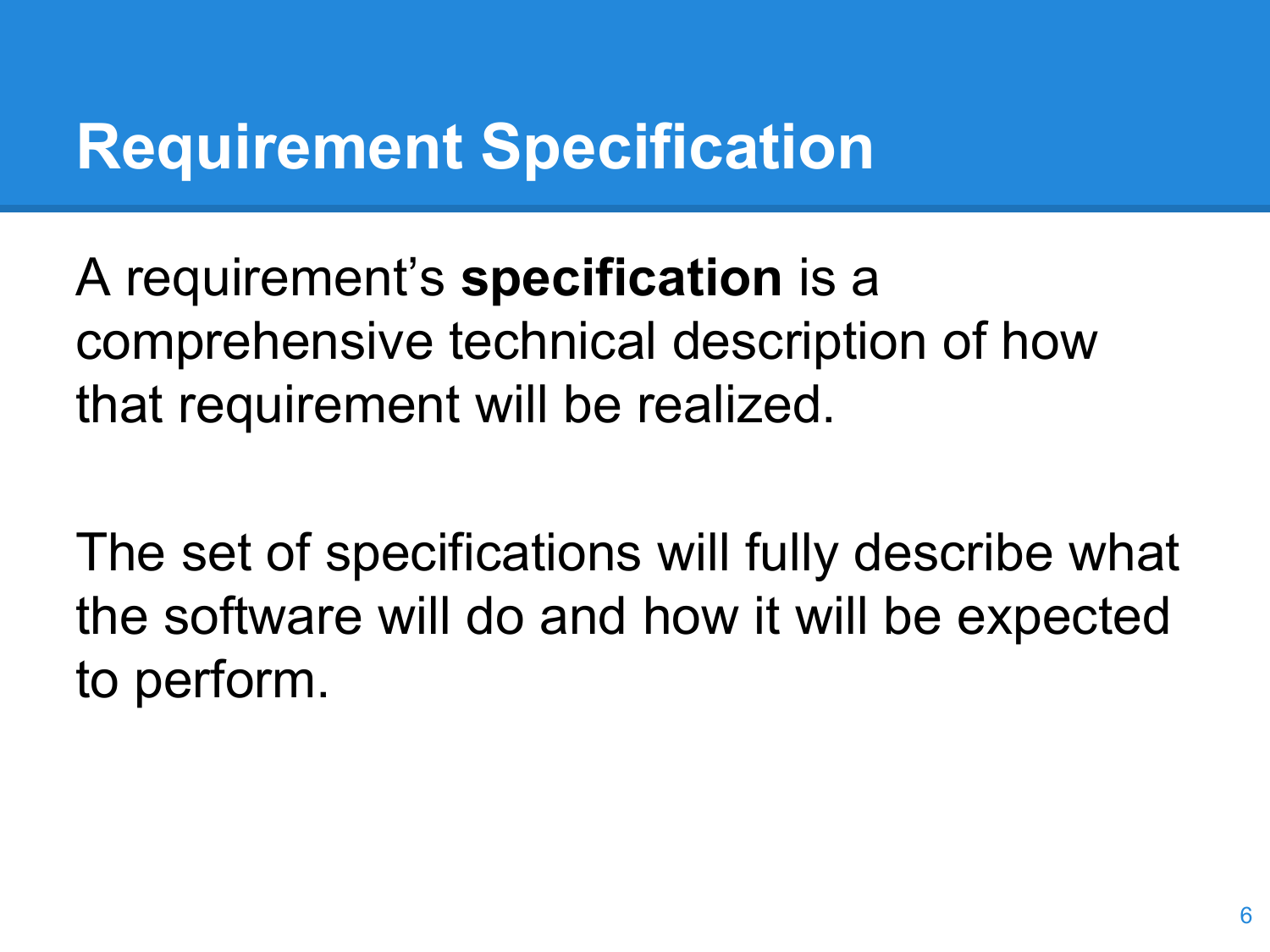# **Specification Example**

#### **Requirement:**

1. The user shall set a password to control account access.

## **Specification:**

- 1.1. The password shall be at least eight and no more than sixteen symbols long.
- 1.2. The password shall contain at least one lower case and one upper case letter.
- 1.3. The password shall be hashed and stored in the password database (Req 3.4).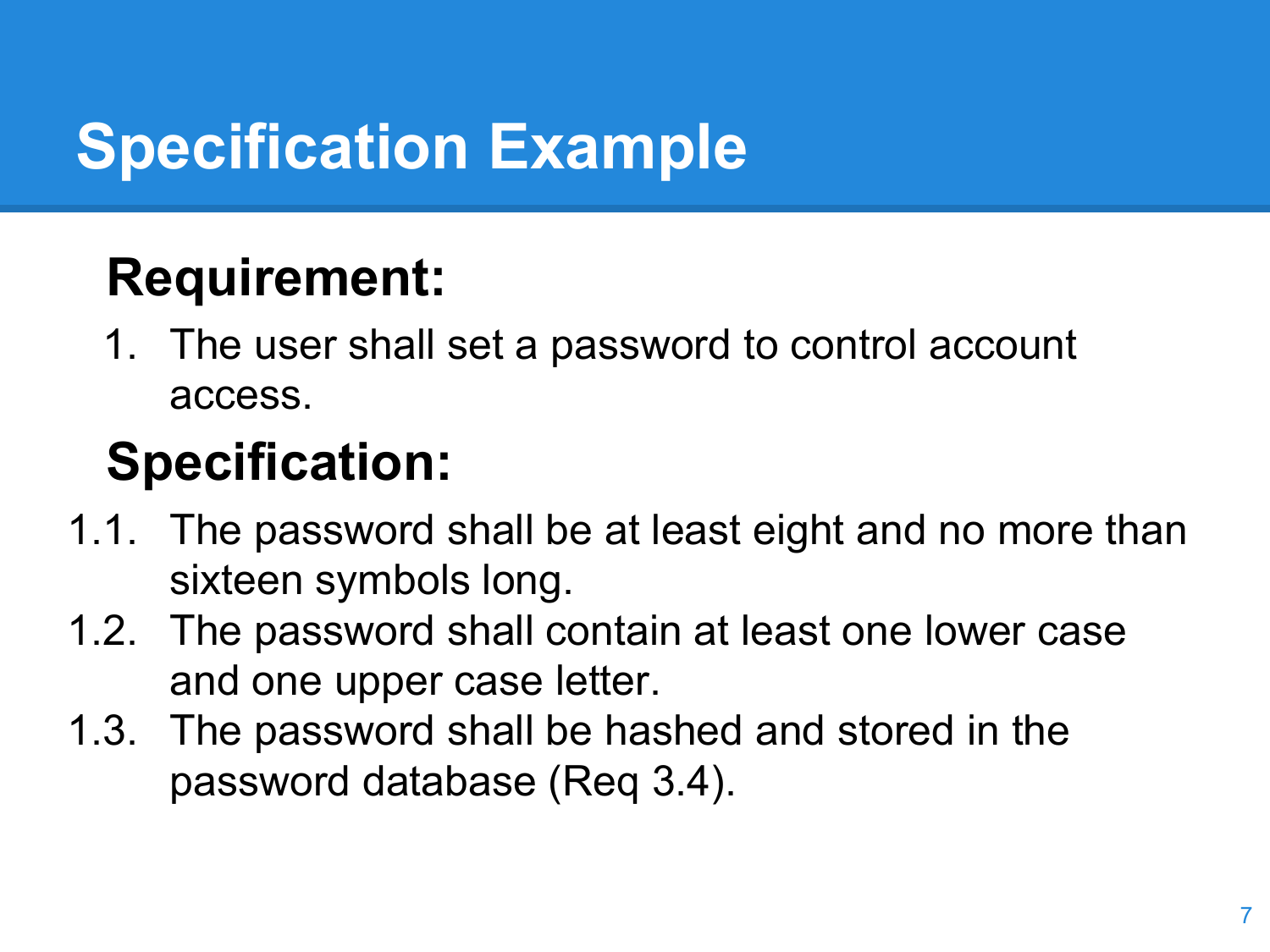# **Specifying Requirements**

- Requirements and their specifications are a description of what the system should do.
- They capture **what** the system is doing, not **how** it does it.
	- $\circ$  How = how the code is structured, what algorithms and data structures are used, etc.
	- $($ that is the design $).$
- Must be detailed enough to distinguish between the "right" and "wrong" system.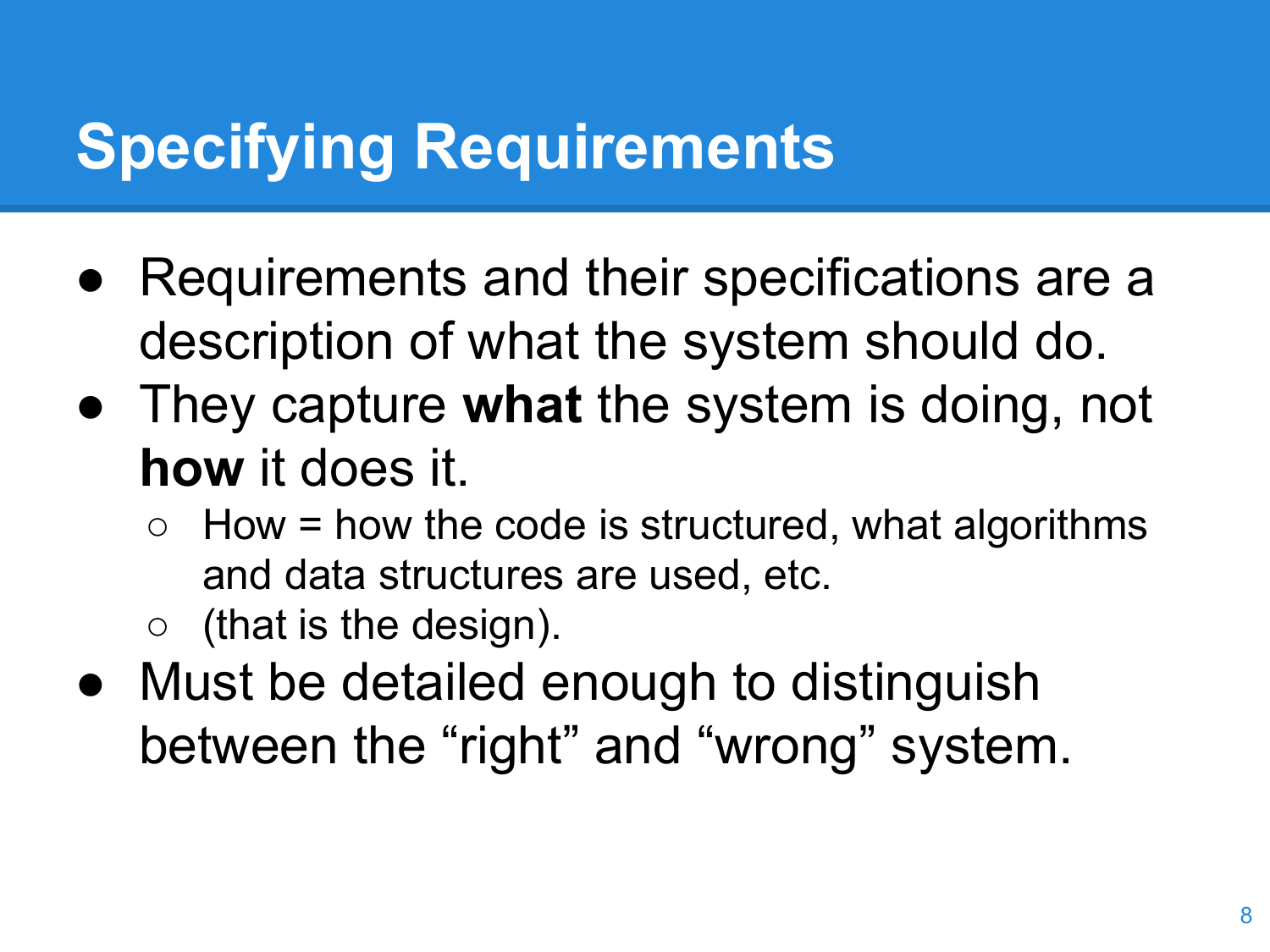## **The Importance of Good Requirements**

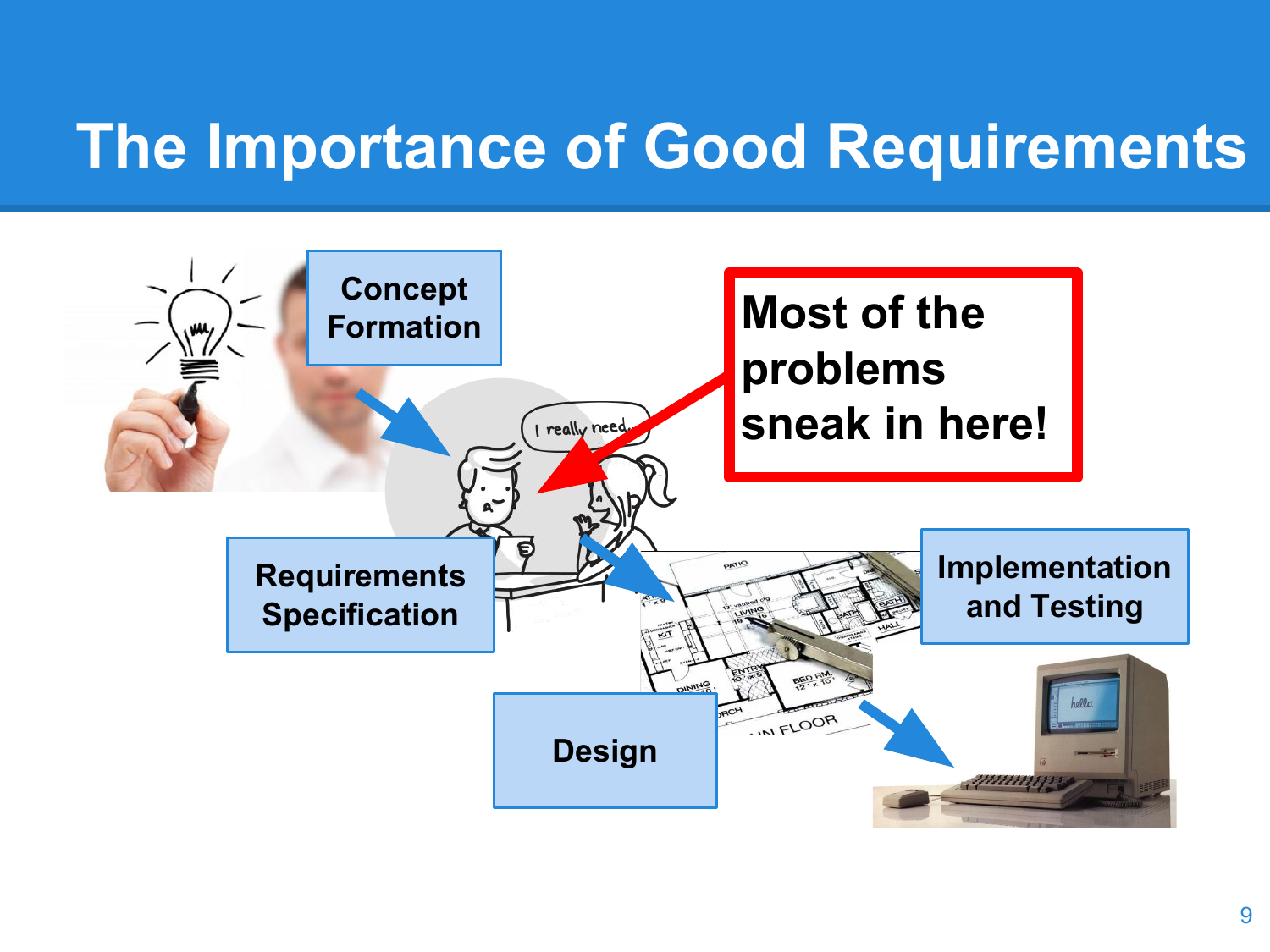# **Importance of Requirements**

"The single hardest part of building a software system is deciding precisely what to build… No other part of the work so cripples the resulting system if it is done wrong. No other part is more difficult to rectify later."

- Fred Brooks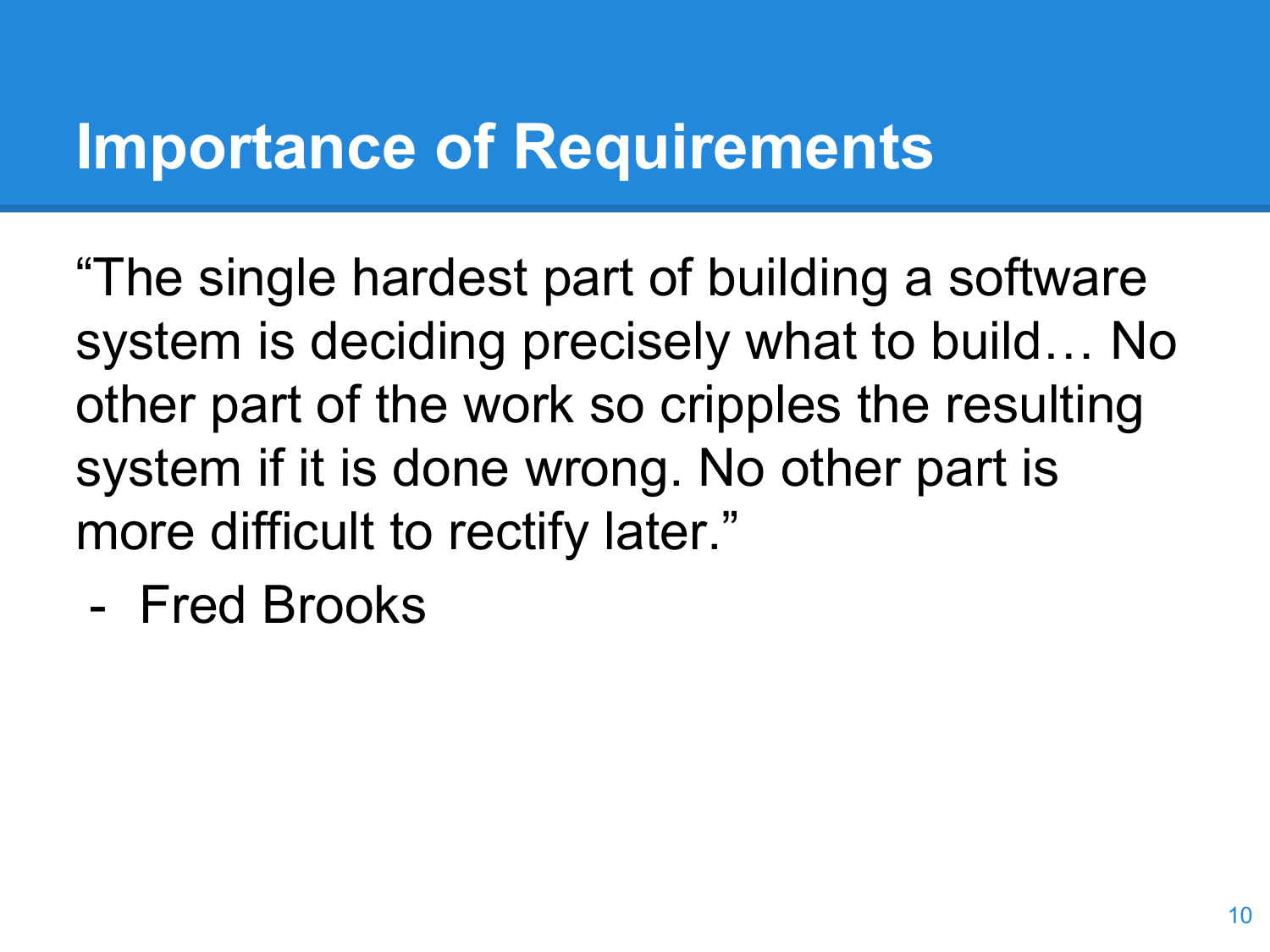# **In other words: "The spec was vague"**

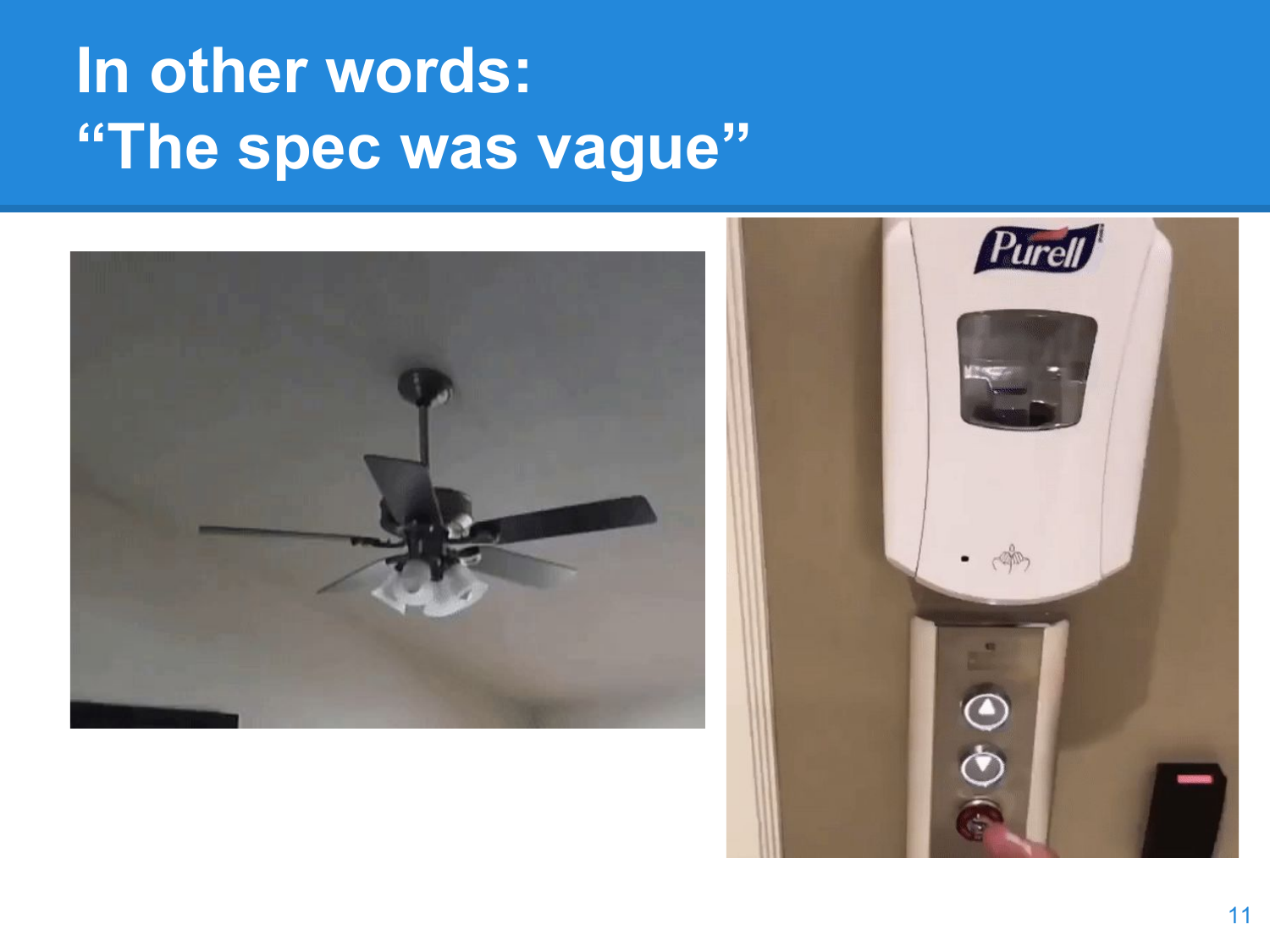## **The Stakeholders**

The specification process must involve all stakeholders:

- Clients
- **•** Engineers
- **Regulatory Agencies**
- Users

Do all of these want the same thing?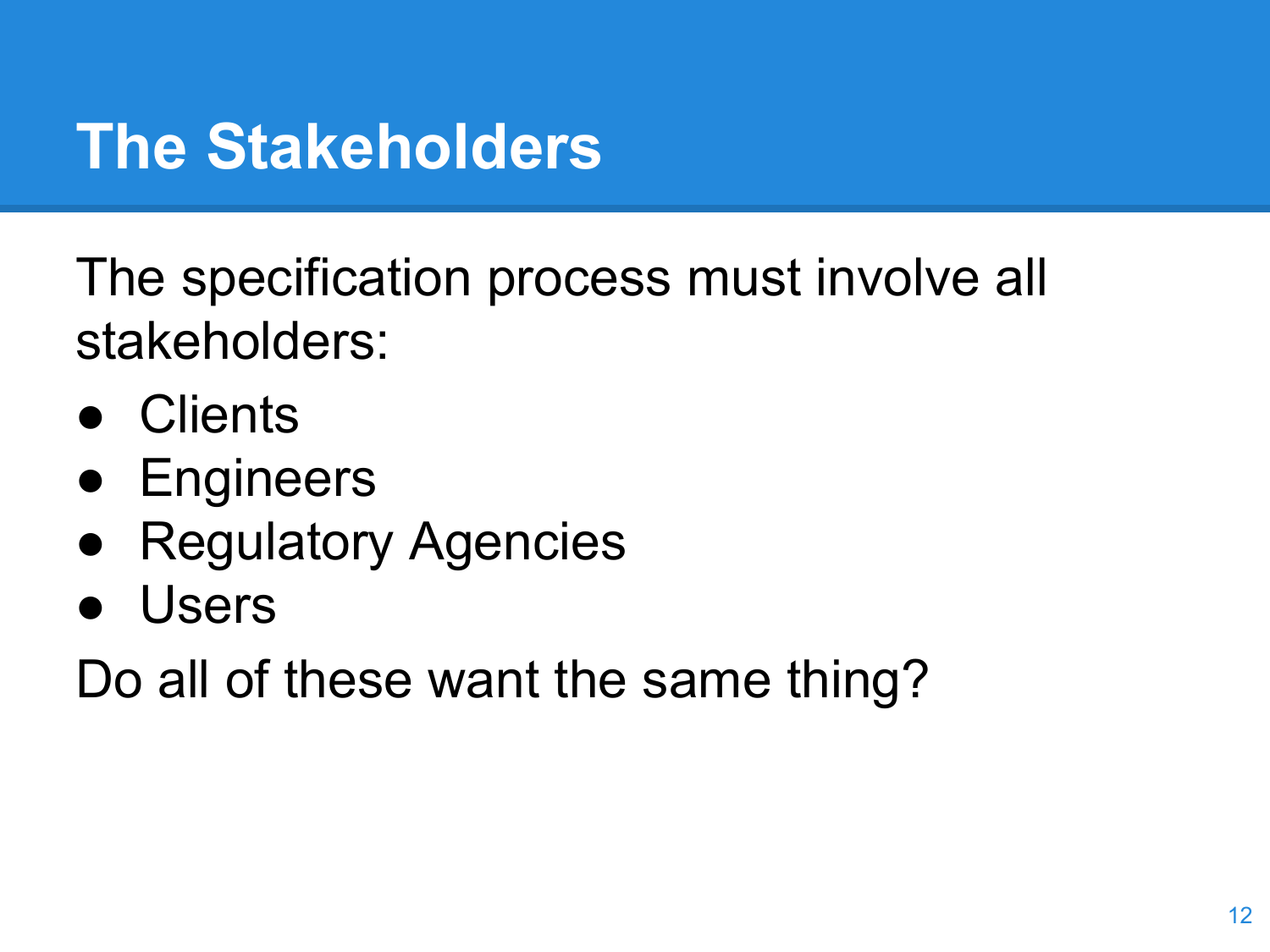### **The Stakeholders**

#### One requirement can have many meanings depending on the stakeholder's perspective.

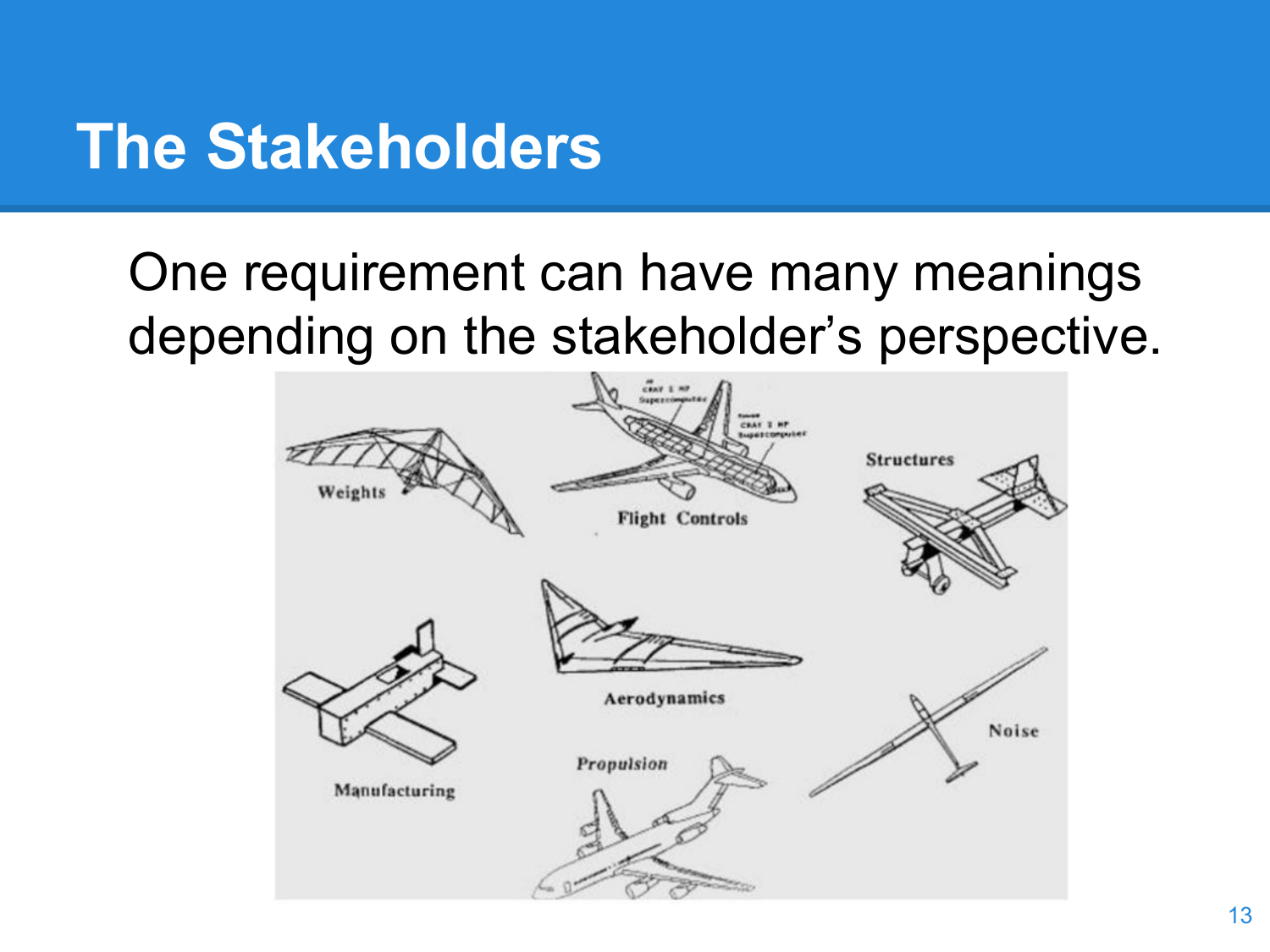## **There Can Be Many Stakeholders**

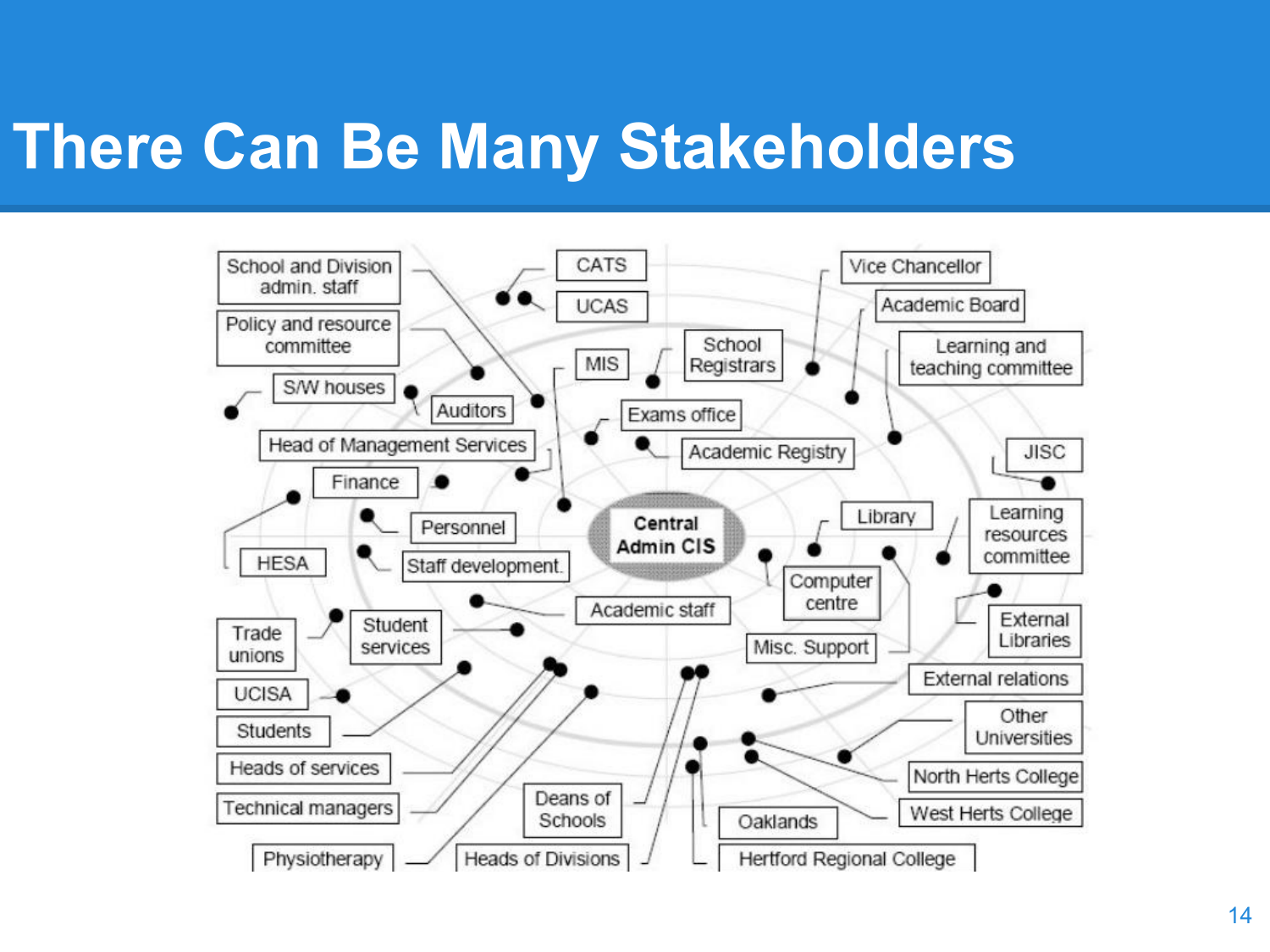## **Importance of Requirements**

"Problem solving is an art form not fully appreciated by some"



As proposed by the project sponsors



As produced by the programmers



As specified in the project request



As installed at the user's site



As designed by the senior analyst



What the user wanted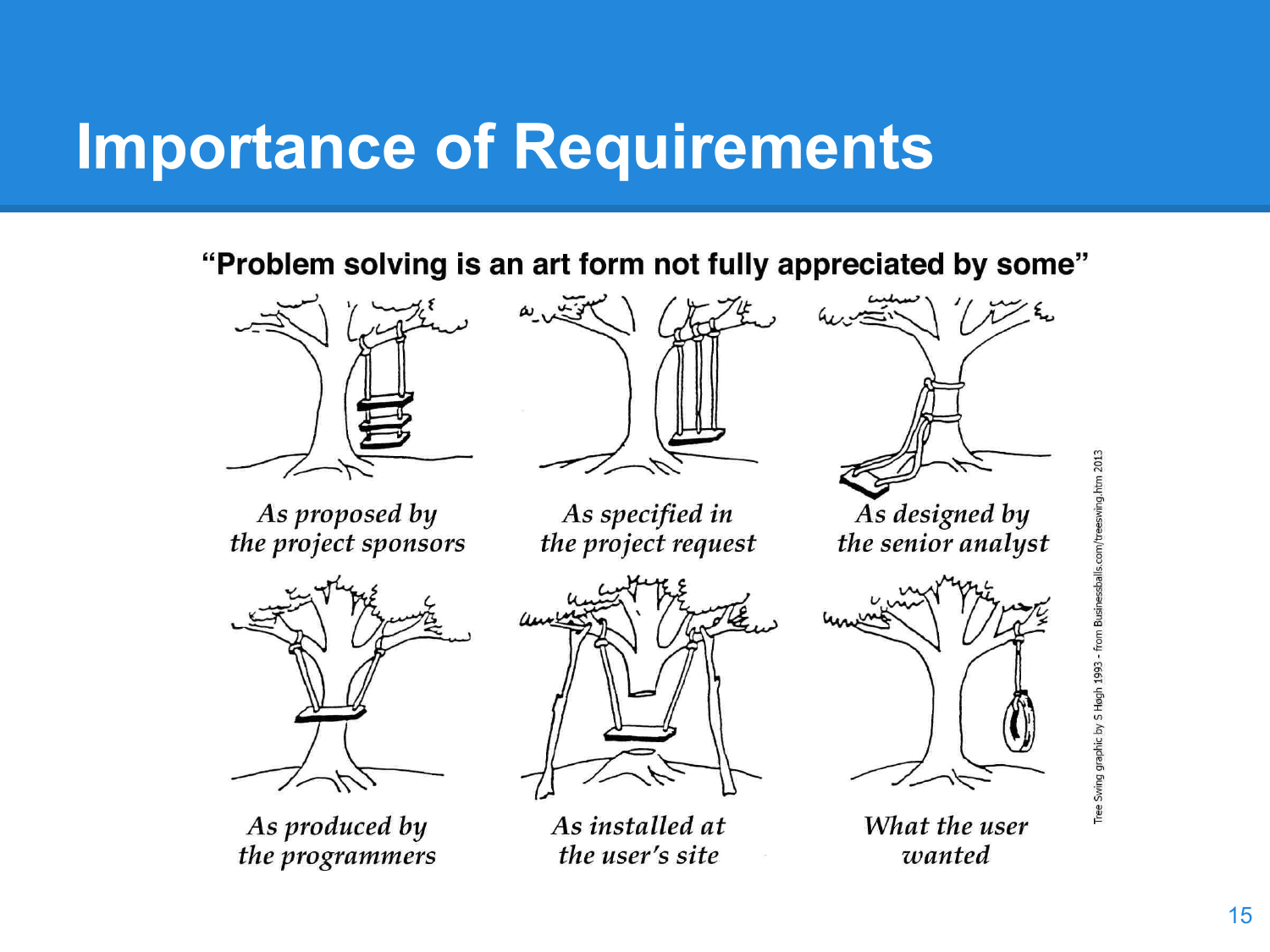# **Importance of Requirements**

#### The Engineering Argument:

Engineering is about developing solutions to problems. A good solution can only be developed if *engineers understand the problem*.

#### The Economic Argument:

- Errors cost more to correct the longer they go undetected. The Empirical Argument:
- Failure to understand and manage requirements is the biggest single cause of cost and schedule over-runs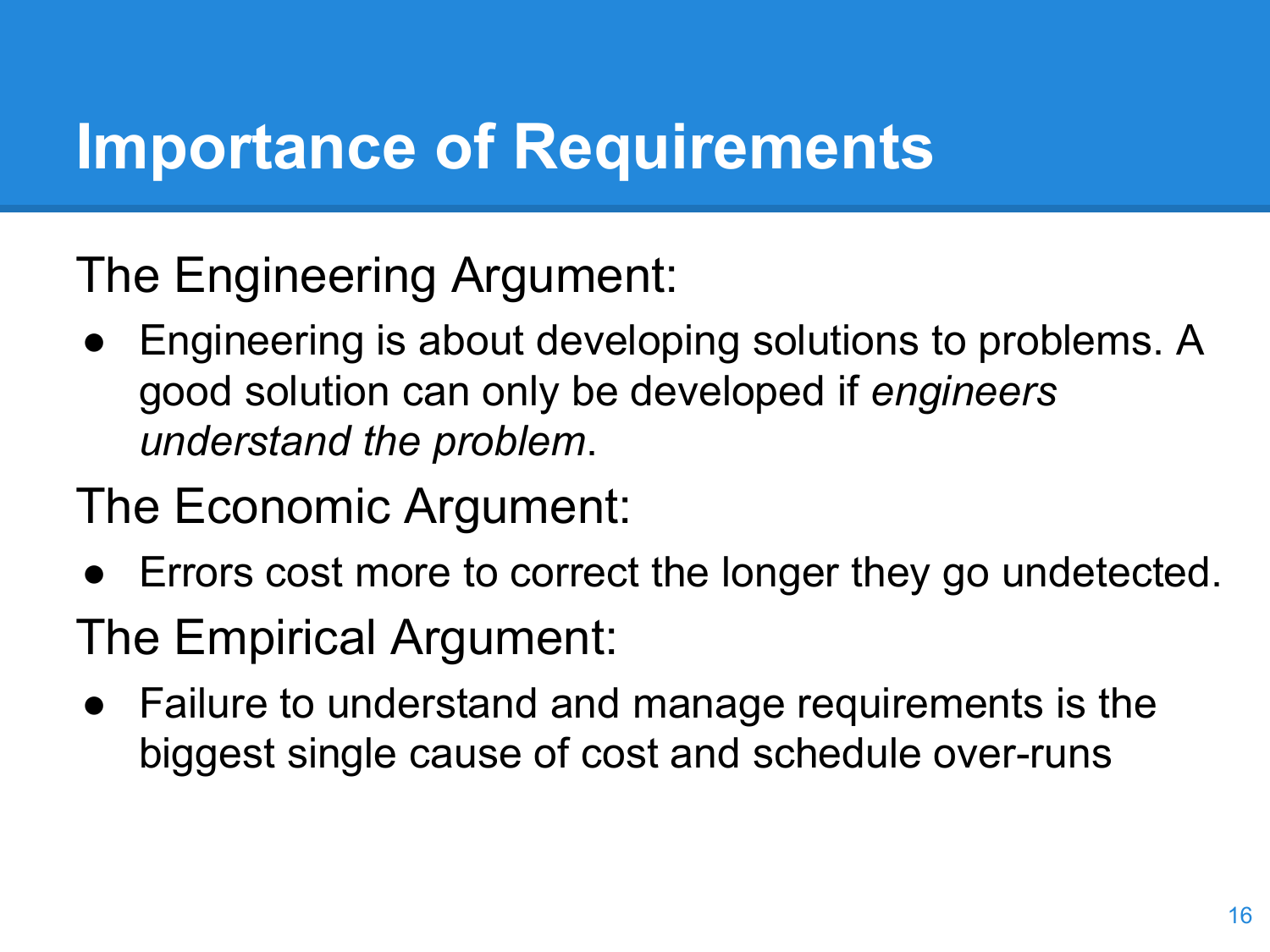# **Key Points**

- Requirements capture what a proposed system should do, and the constraints they should follow.
- Poor requirements are the source of all evil.
- Requirements problems are the:
	- Most costly
	- Most difficult to correct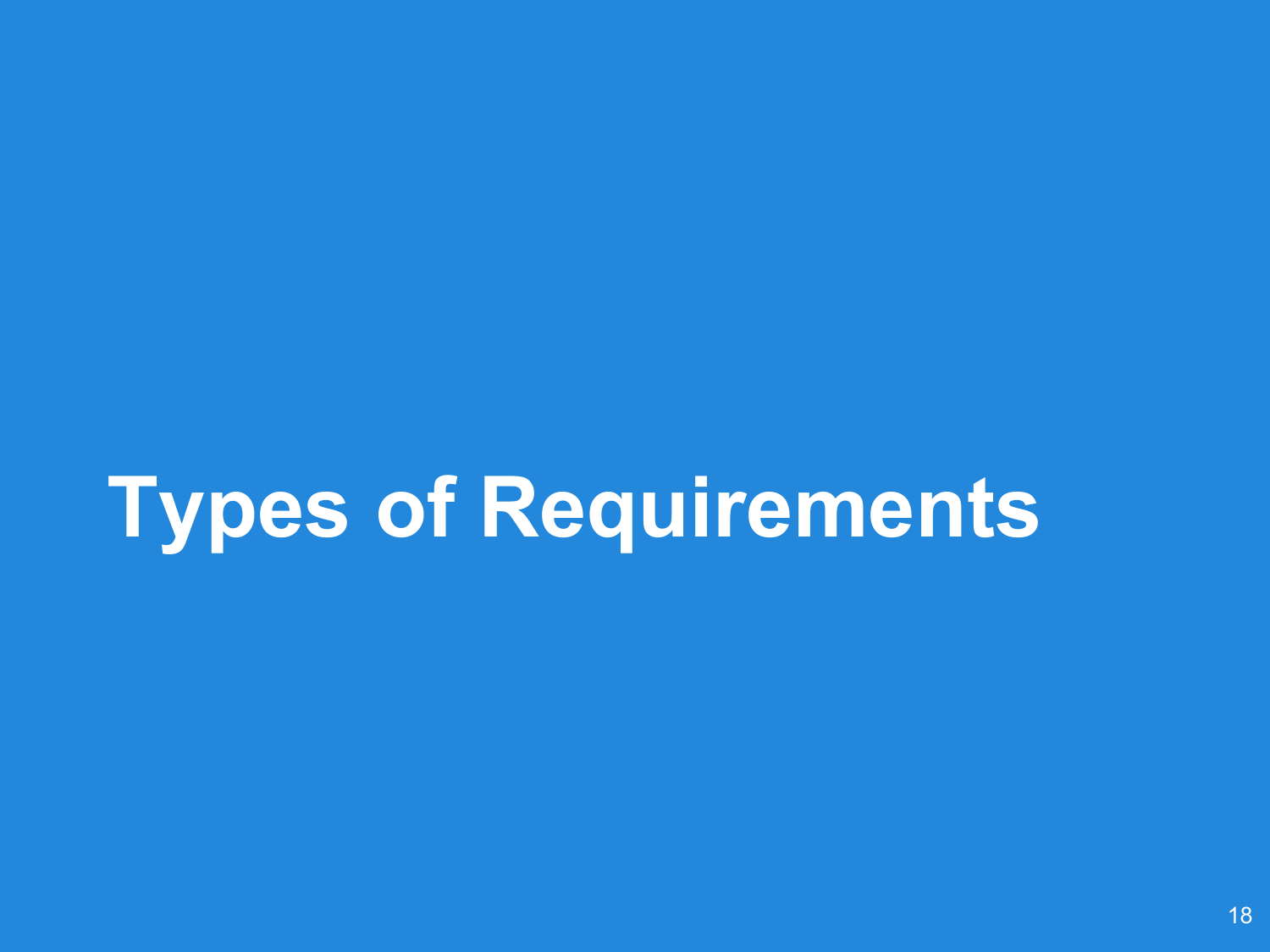#### **● User Requirements**

- Properties that the user wants to see out of the final system.
- Typically reflect what the user wants the software to make possible in the real world.
	- "The user shall be able to book a concert ticket through the system."
- Usually high-level and lacking in technical detail.
- $\circ$  Gathered from the user, and form the basis for technical requirements.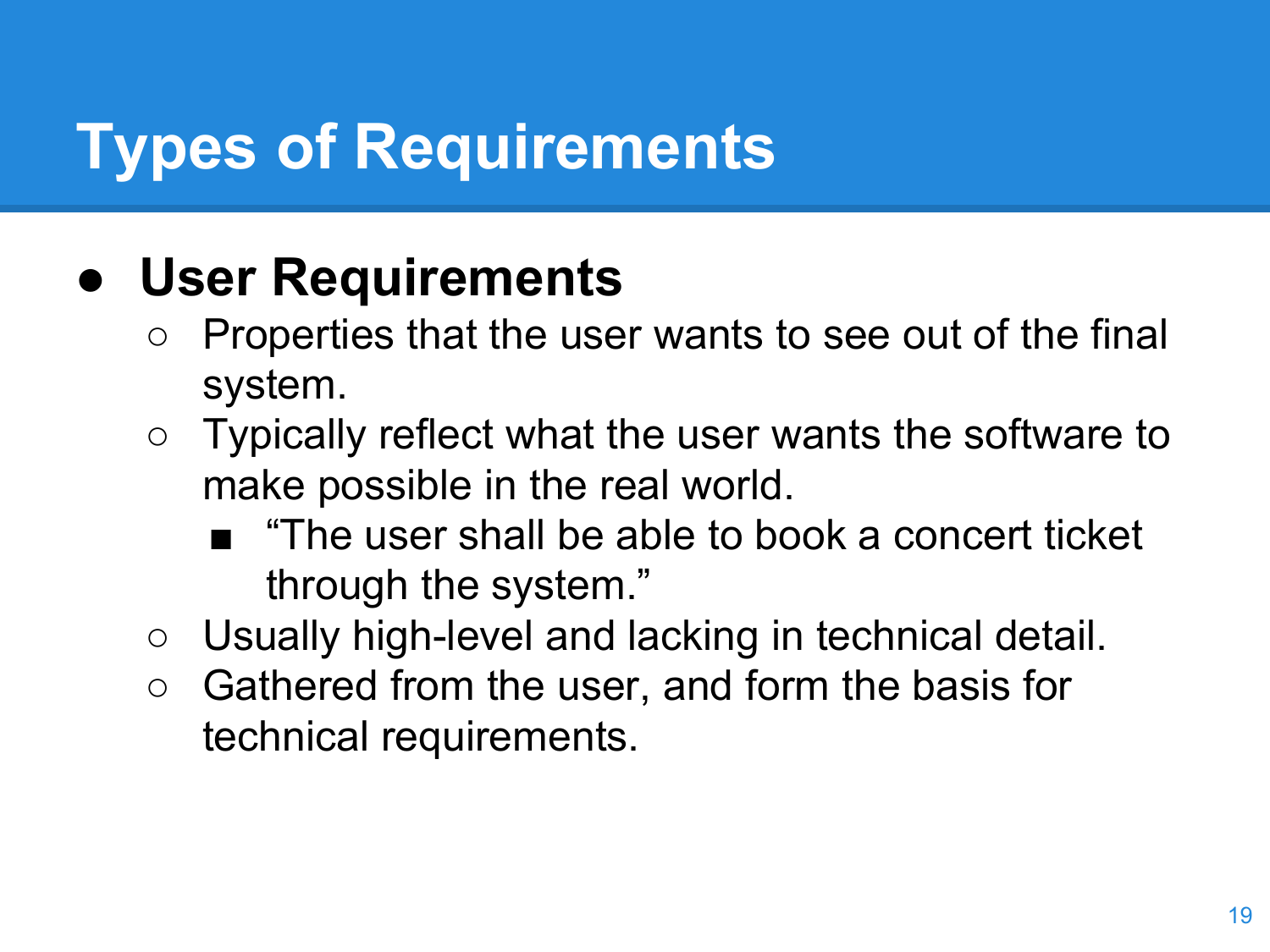#### **● Hardware Requirements**

- Define the properties expected from and constraints on the physical hardware in a system.
- Expectations on storage space, CPU, network latency, sensor inaccuracy bounds, etc.
- Example (from a pacemaker):
	- The Device Control Monitor shall either:
		- use an inductive telemetry wand to communicate with the pulse generator, maintaining consistent communication over the range of 0 cm to 5 cm between the wand and the pulse generator; or,
		- use some other medium, such as RF or ultrasound, that is safe and legal to use, for maintaining consistent telemetry with an implanted medical device.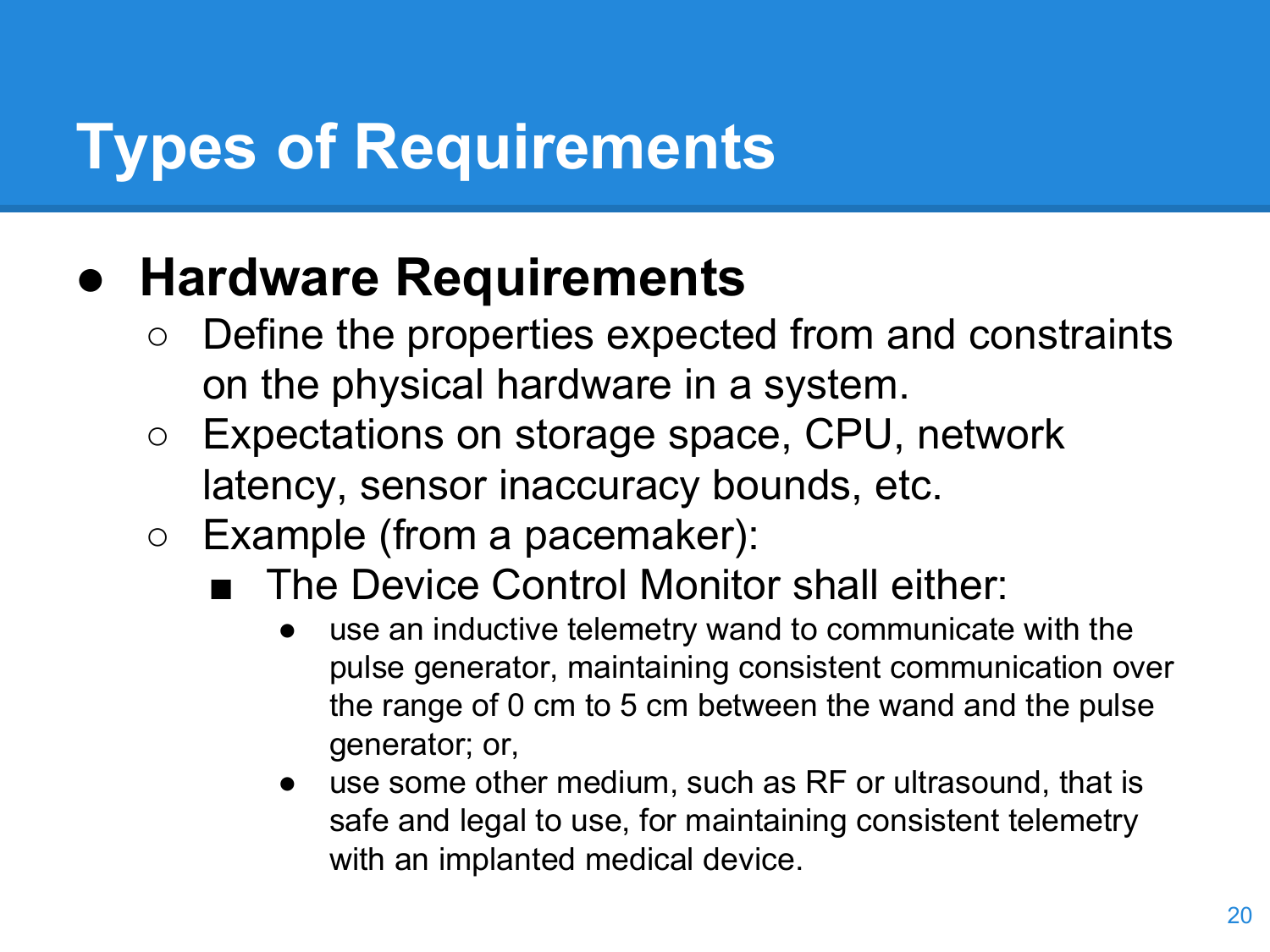#### **● Software Requirements**

- Properties of and constraints on the software being executed on the system.
- Bulk of requirements, typically.
- Example (from a pacemaker):
	- If dynamic, the AV delay shall be determined individually for each new cardiac cycle based on the duration of previous cardiac cycles.
		- The previous cardiac cycle length is multiplied by a factor stored in device memory to create the dynamic AV delay.
		- The AV delay shall vary between a programmable maximum paced AV delay and a programmable minimum paced AV delay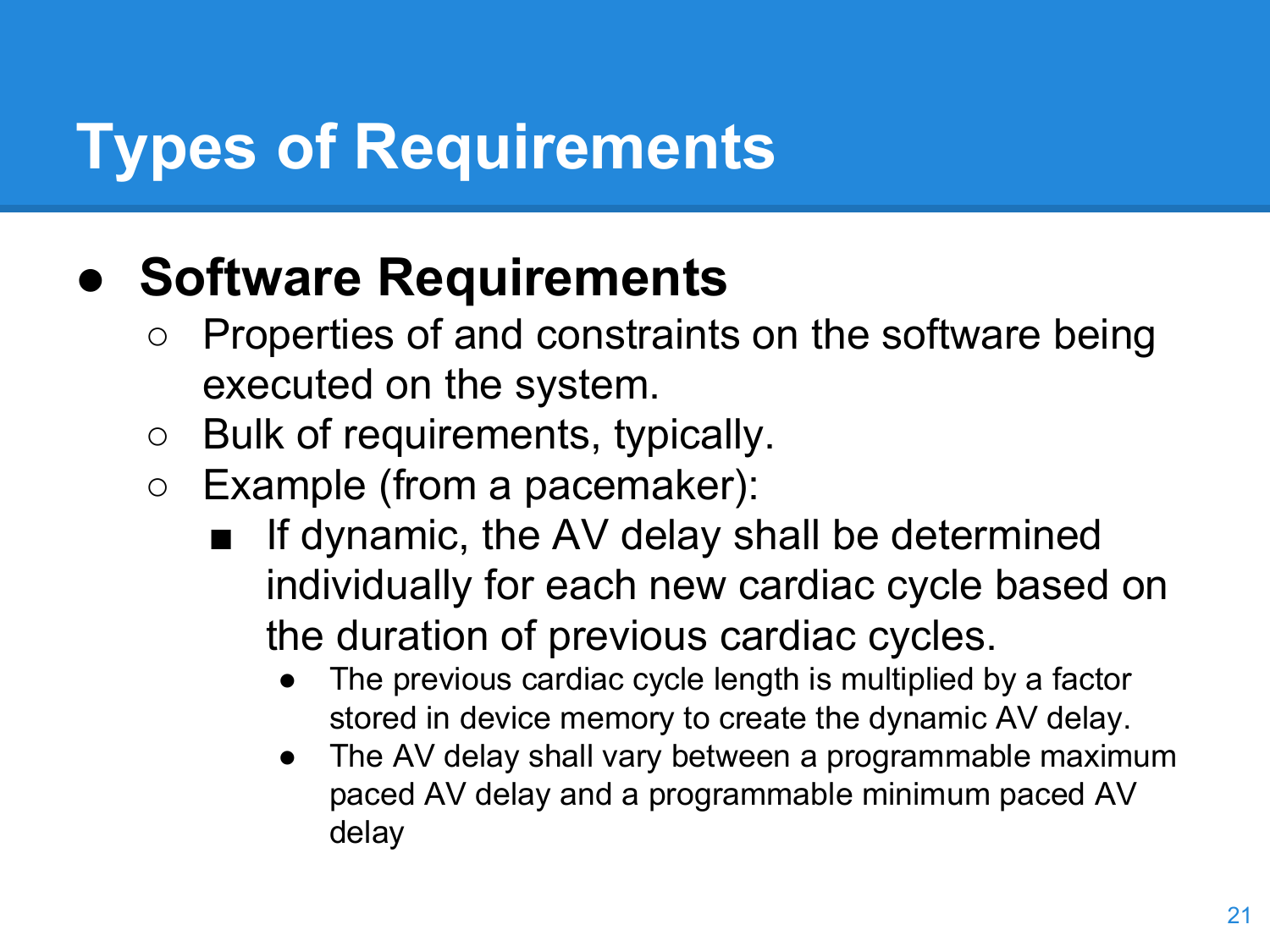#### **● System Requirements**

- Define how software and hardware must work together to perform functionality.
- Often related to interfaces, input, or output how hardware can influence the software.
- Example:
	- An automatic pacing threshold test shall be available on command of the DCM for both pulse width and amplitude measurements.
		- The user is instructed to terminate the test by removing the telemetry wand or selecting the "Stop" button when loss of capture is observed.
		- The last six test results will be displayed on the screen and printed report.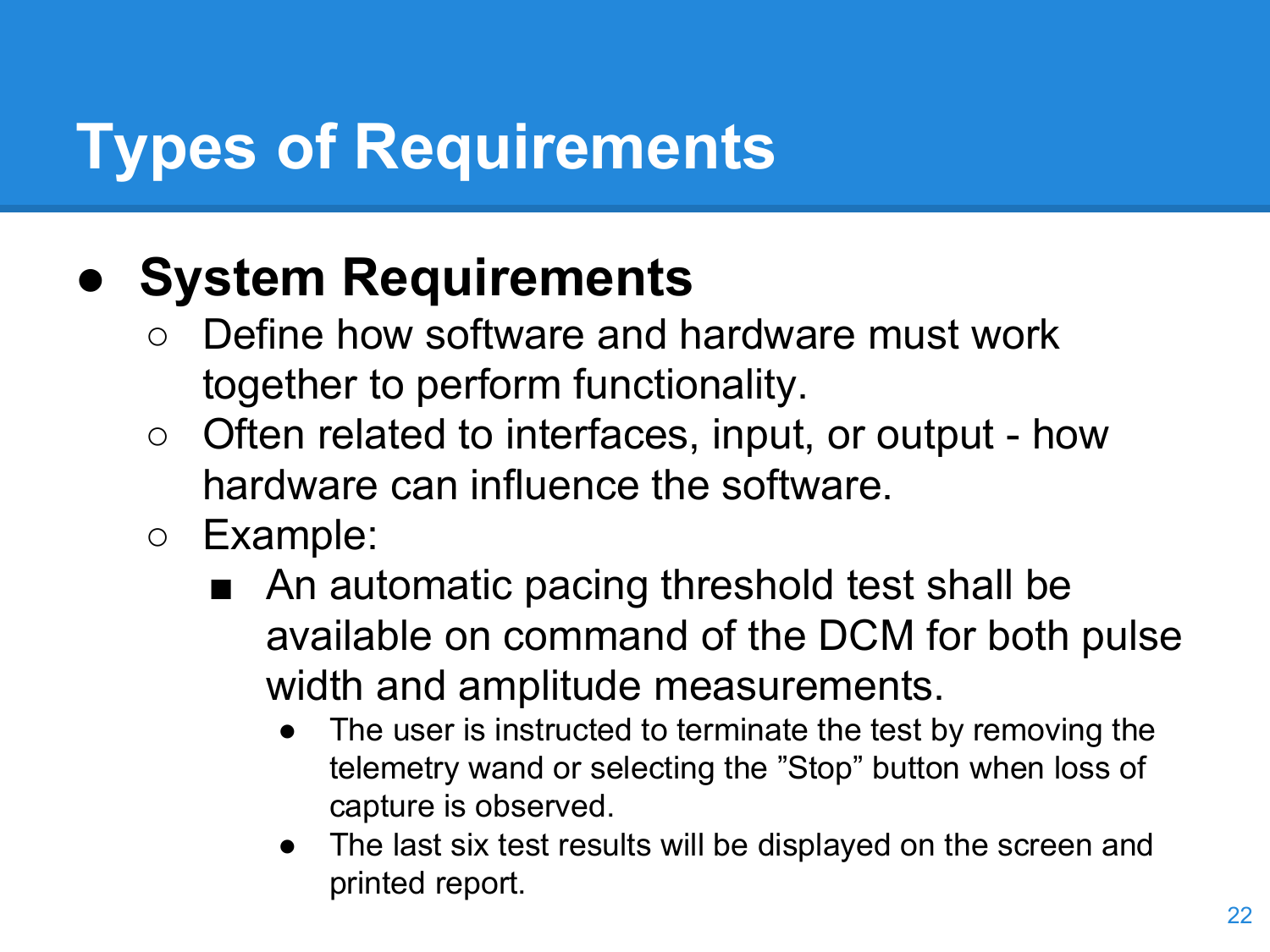#### Requirements can be **functional:**

- Related to the functionality of the system.
- Describe system services or actions.
- Can be used to distinguish correct output from incorrect.

#### or **non-functional**:

- Constraints on the system or the development process.
- Related to how functionality is performed, not whether the end result is correct.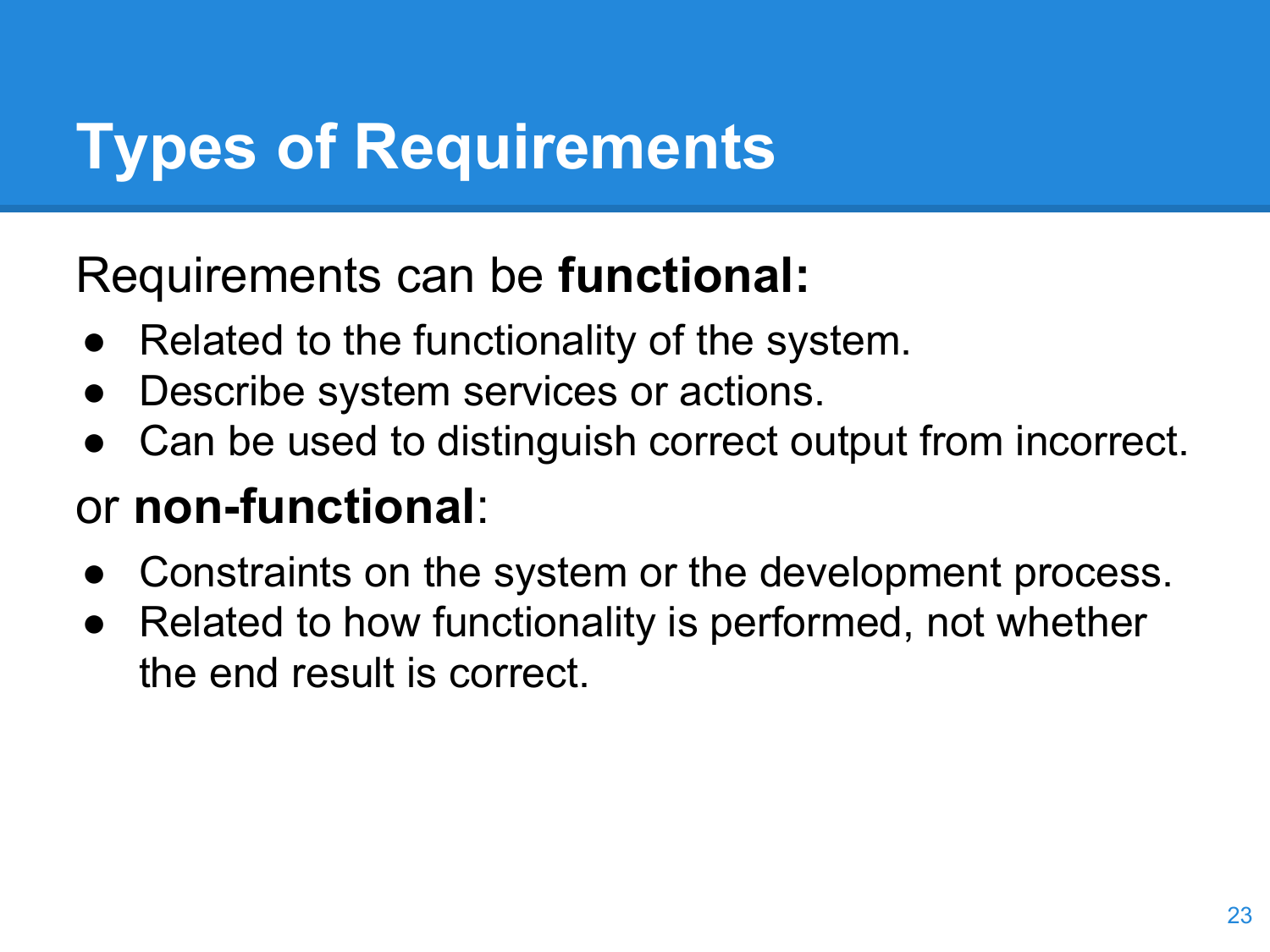# **Non-Functional Requirements**

- Define system properties and constraints
	- Reliability, response time, storage requirements
	- Constraints on I/O device capability, system representations, etc.
- Process requirements may also be specified
	- Team organization, tool support, programming language, or development method.
- May be more critical than functional requirements.
	- If not met, the system is useless.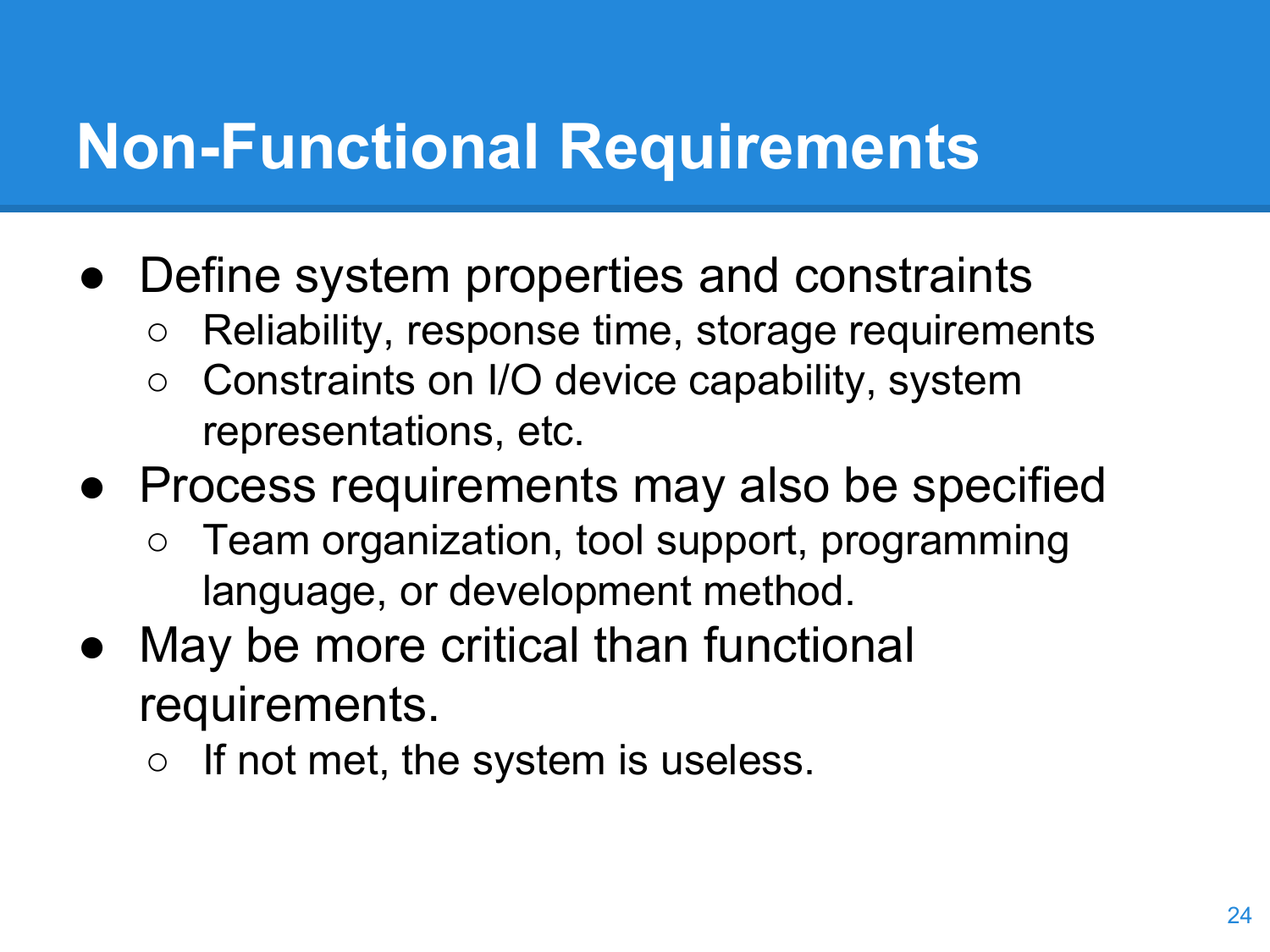# **Non-Functional Requirement Types**

#### **● Product Requirements**

Delivered product must behave in a certain manner: speed, reliability, disk space

#### **● Organizational Requirements**

○ Consequence of organizational policies and procedures: process, implementation requirements

#### **● External Requirements**

○ Arise from factors external to the product and development process: legislative requirements, communication protocols, interoperability standards.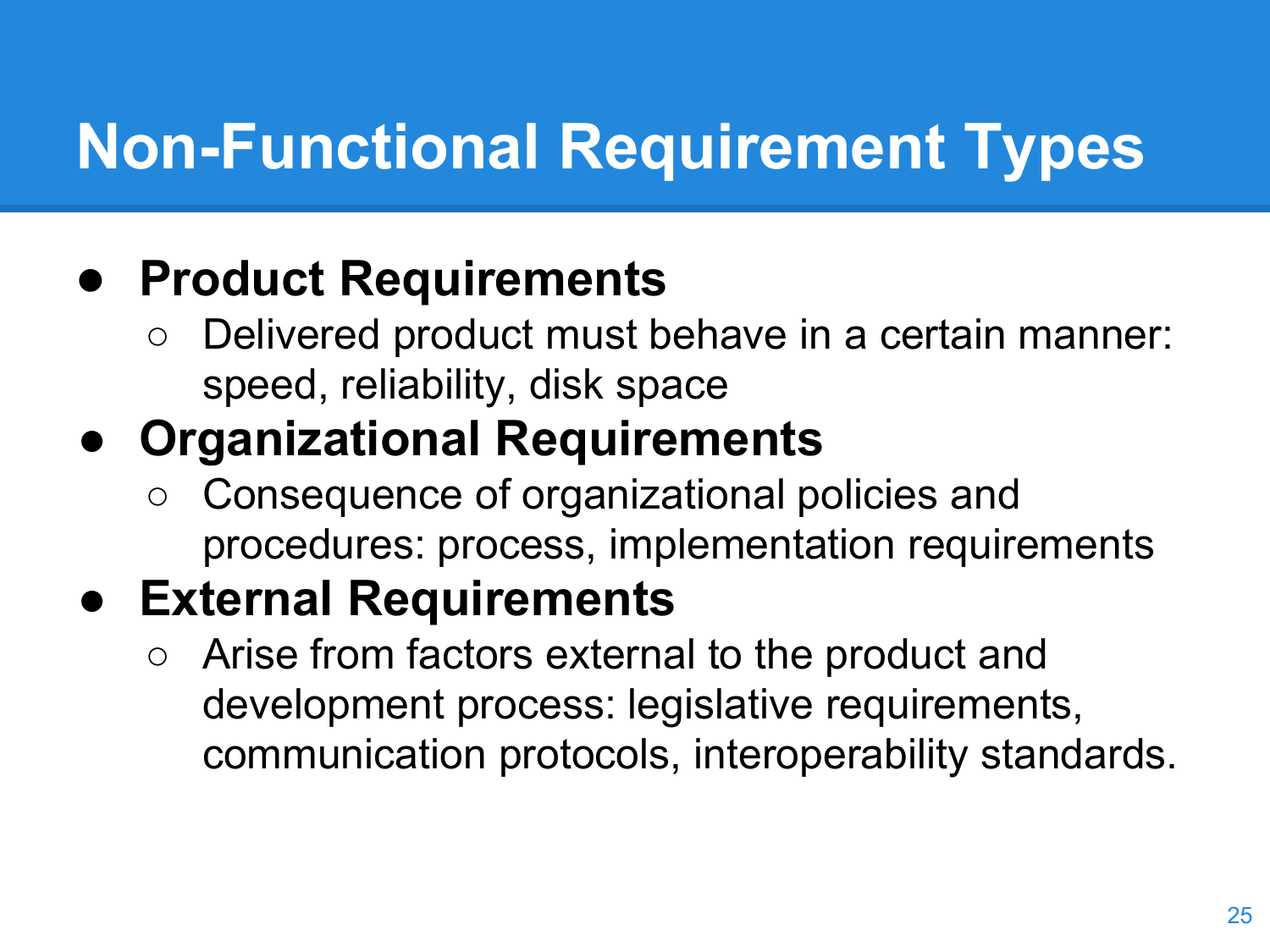# **Non-Functional Requirements**

#### **What are some examples of non-functional requirements?**

- Product Requirements
	- Withdrawals must be available with no more than 30 minutes of maintenance time per day.
- Organizational Requirements
	- The system development process shall follow the SCRUM model.
- **External Requirements** 
	- $\circ$  The system shall keep a log of transactions in the Microsoft Excel file format.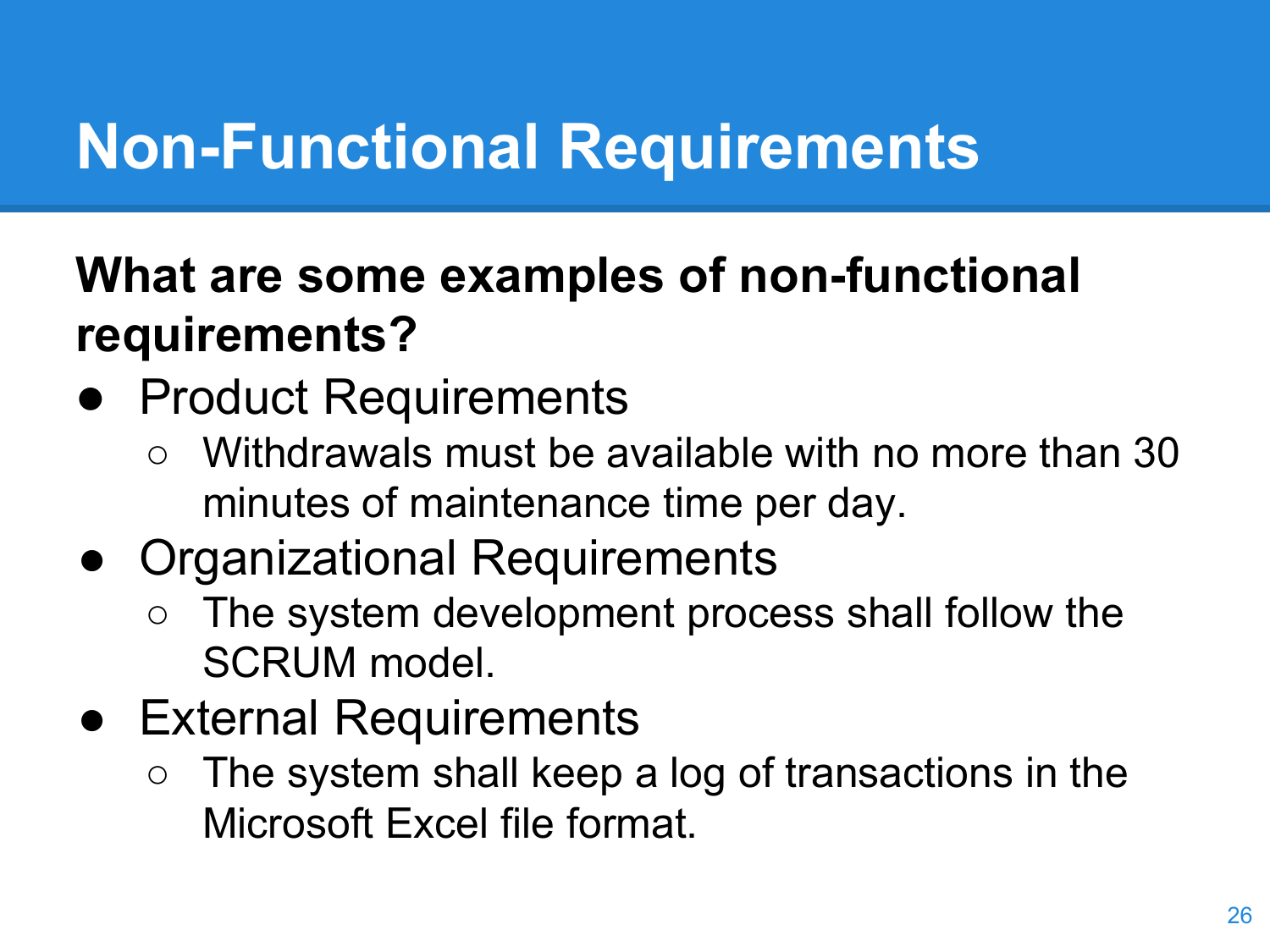# **Writing Requirements**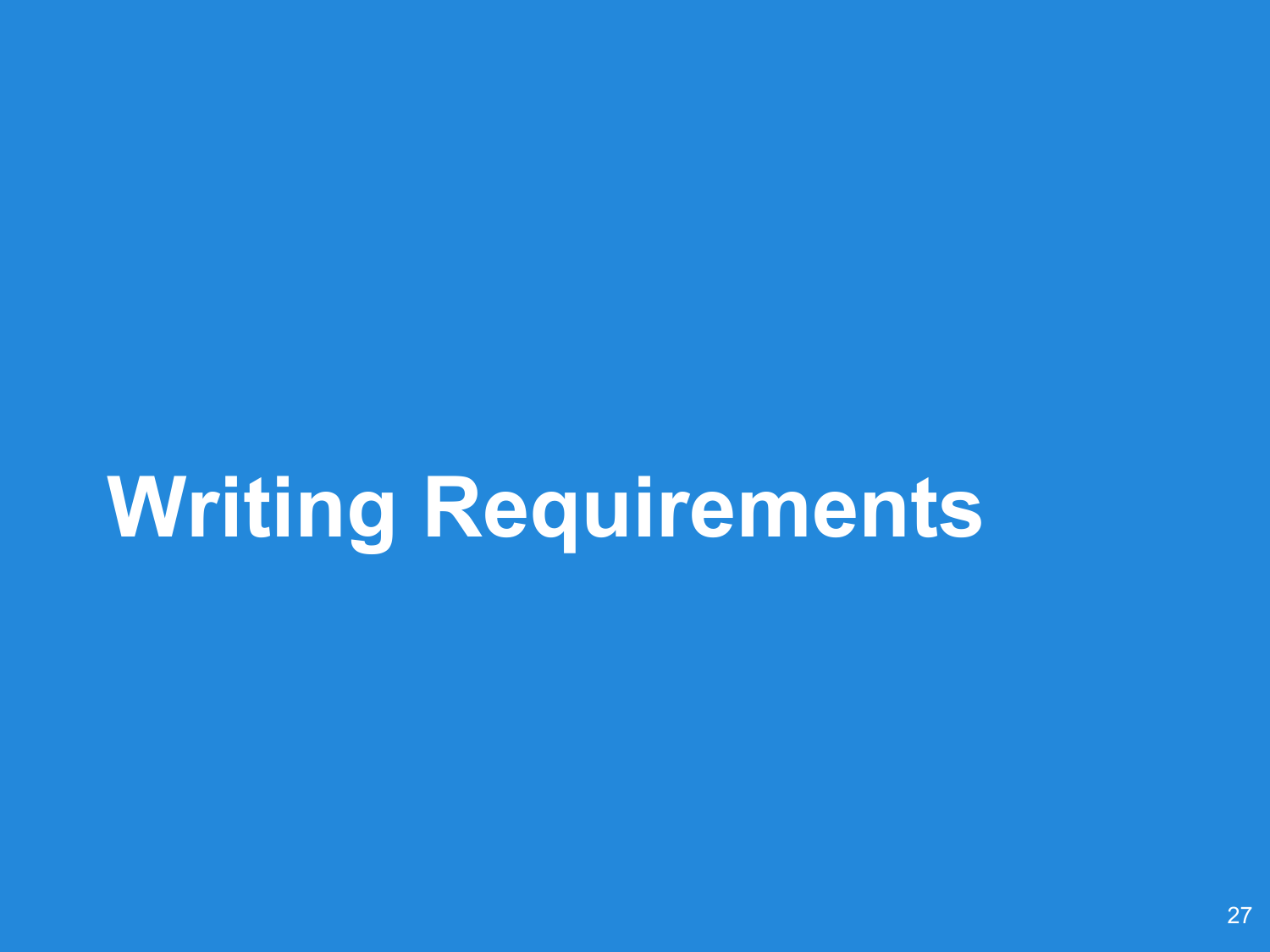# **Writing Requirements**

#### **Normal Method:**

Natural language statements, supplemented by diagrams and tables (like the examples so far).

**This is universally understandable, but problems can arise.**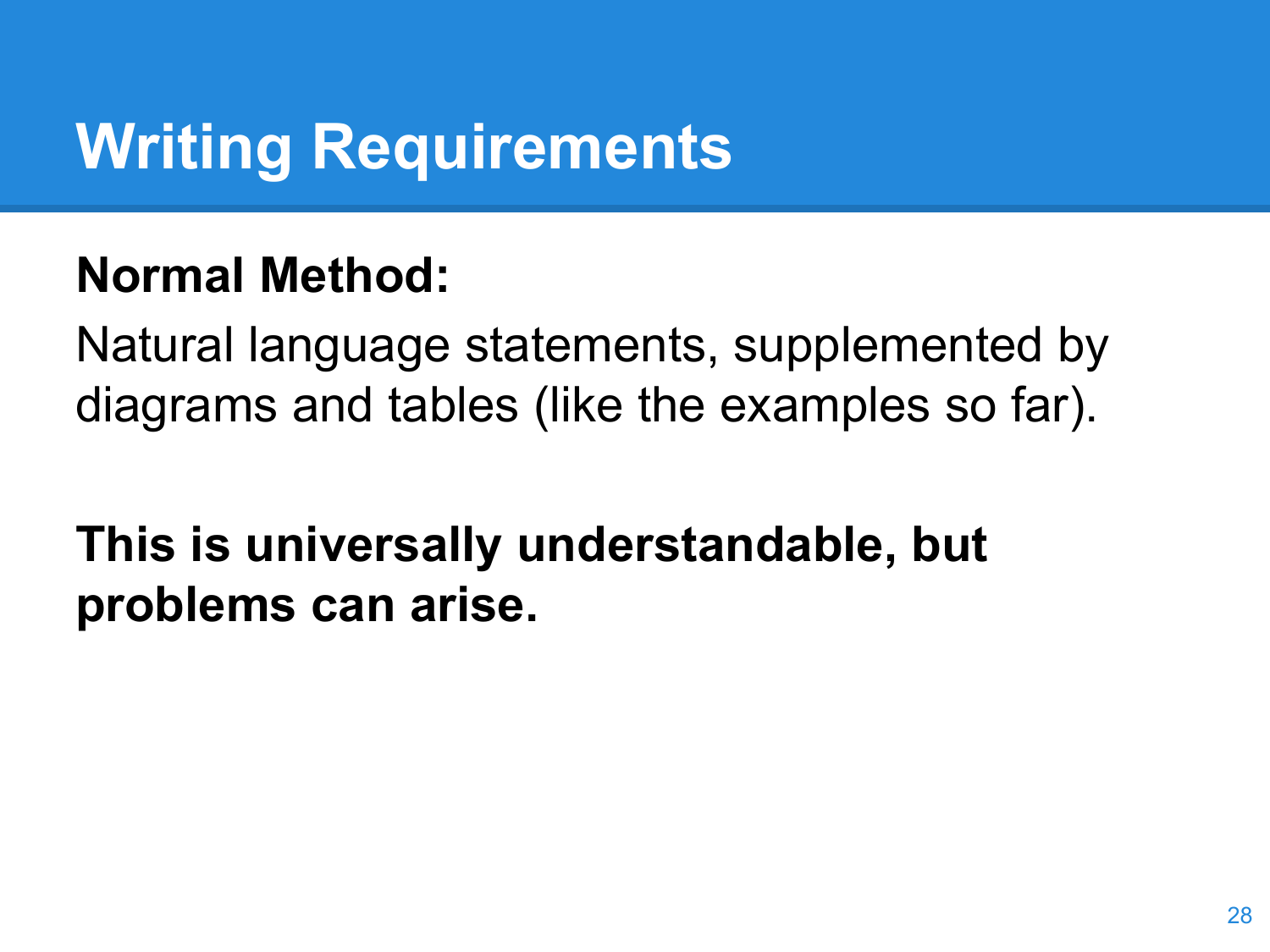# **Writing Requirements**

#### **What are some of the problems with natural language requirements?**

- Lack of clarity
	- Precision is difficult without making the document hard to read, and it is hard to write unambiguously.
- Missing details
	- It is easy to forget to include details when using natural language.
- Requirements amalgamation
	- Several different requirements may be expressed together.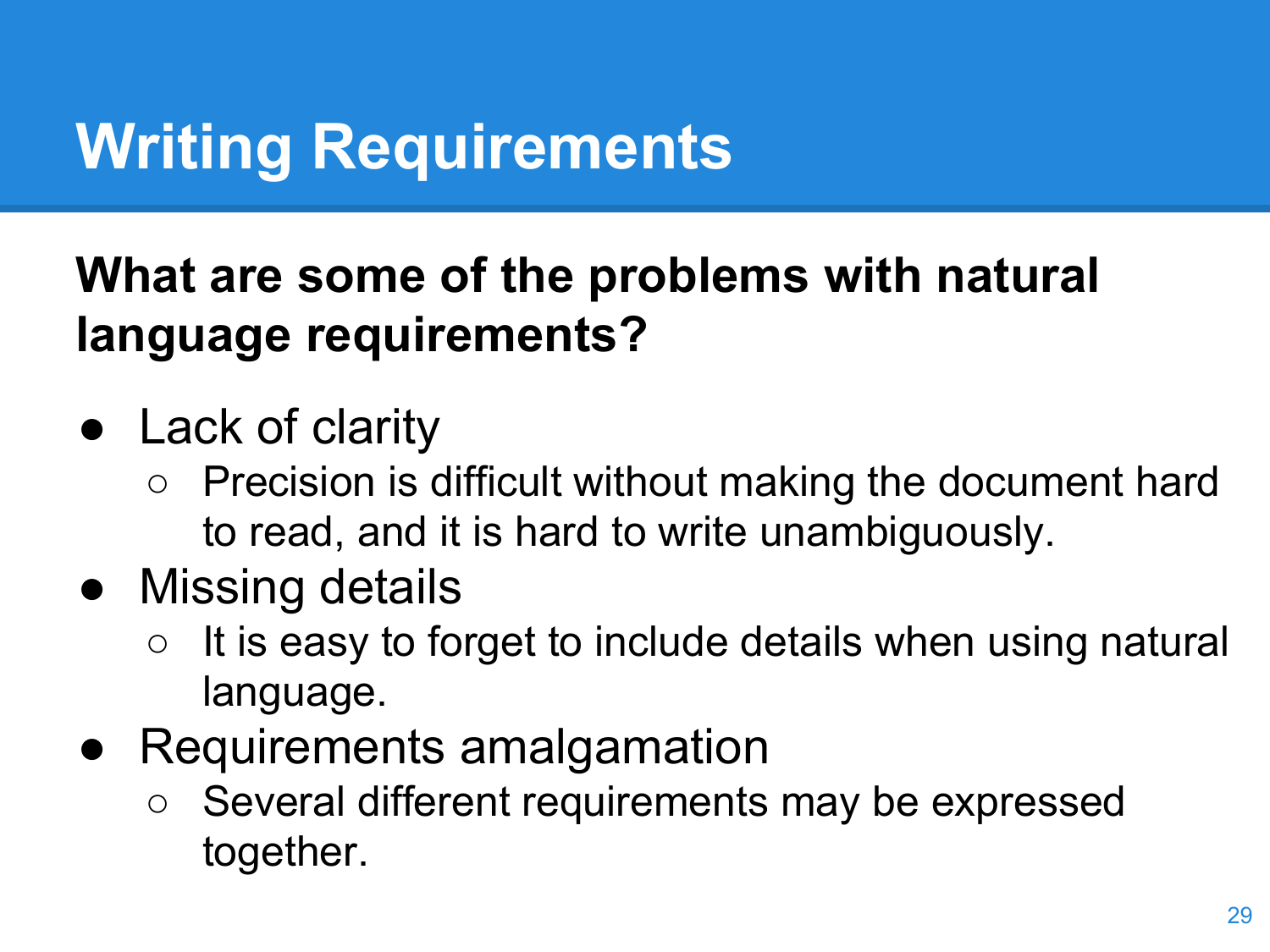## **Level of Detail**

The level of detail of requirements may range from a high-level abstract statement to a detailed mathematical functional specification.

This is inevitable: requirements serve dual functions:

- May be the basis for a bid for a contract ○ Therefore, open to interpretation.
- May be the basis for the contract itself ○ Therefore, must be defined in detail.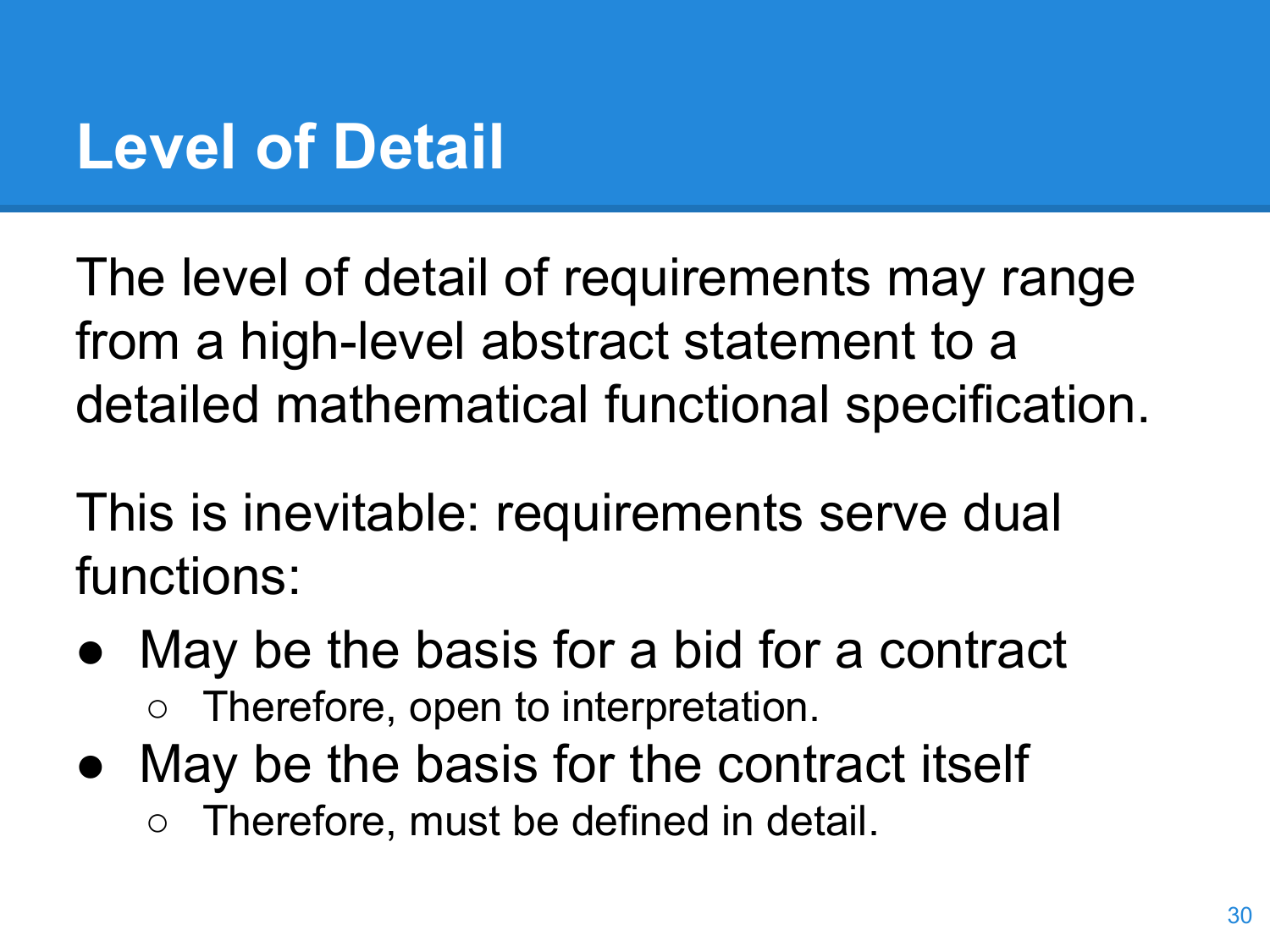# **Capturing Good Requirements**

Three common problems:

- Poorly written individual requirements
	- Ambiguous, contradictory, unclear.
- Untestable requirements
	- Cannot verify that the final system meets the requirements, as written.
- Poorly structured requirements documents Unable to find necessary information.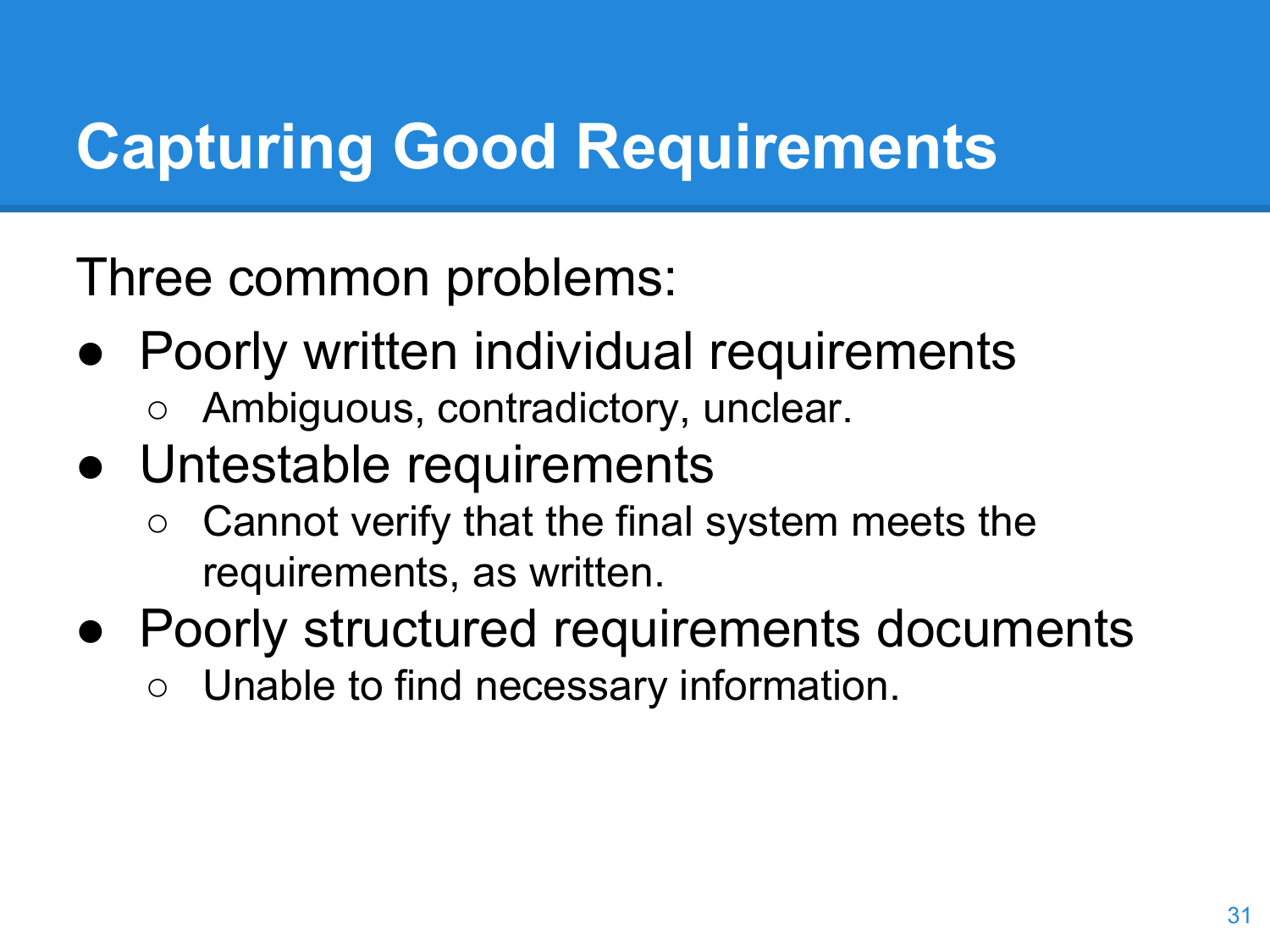## **Requirements Sample (NASA)**

While acting as the bus controller, the C&C MDM CSCI shall set the e, c, w indicators identified in Table 3.2.16-2 for the corresponding RT to "failed" and set the failure status to failed for all RT's on the bus upon detection of transaction errors of selected messages to RTs whose 1553 FDIR is not inhibited in two consecutive processing frames within 100 milliseconds of detection of the second transaction error if: a backup BS is available, the BC has been switched in the last 20 seconds, the SPD card reset capability is inhibited, or the SPD card has been reset in the last 10 major (10 second) frames, and either

- 1. the transaction errors are from multiple RT's, the current channel has been reset within the last major frame, or
- 2. the transaction errors are from multiple RT's, the bus channel's reset capability is inhibited, and the current channel has not been reset within the last major frame.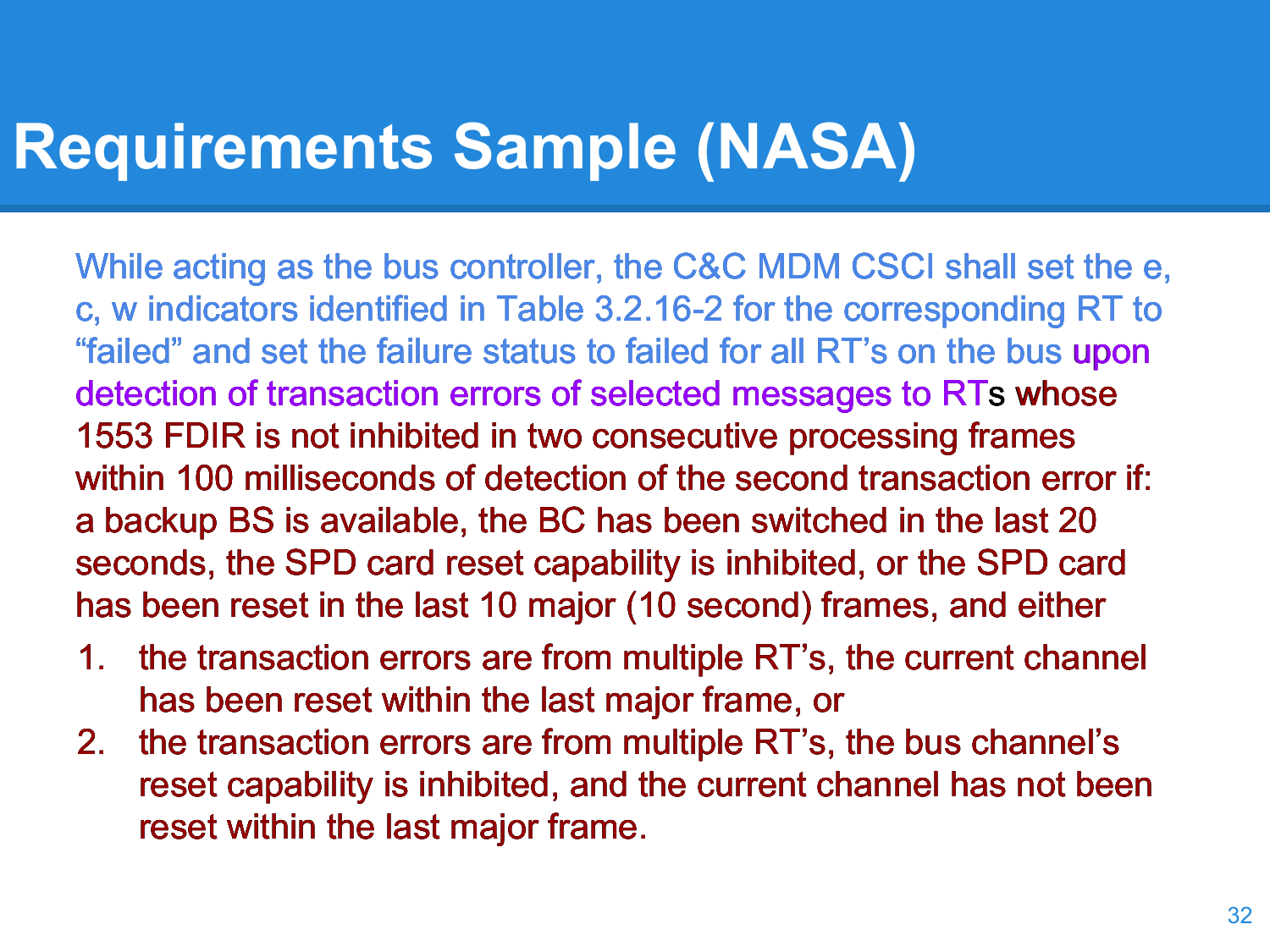## **Withdrawal Requirement**

#### 2.6: Withdrawal

If the card is accepted, the user has entered the correct PIN, and if there are sufficient funds in the account, the amount of cash shall be dispensed. If the card is invalid (in which case it should be ejected), the PIN does not match the one required for the card (in which case a tone shall sound and the user given the option to try again - the tries shall be limited to 3), or the balance is insufficient (in which case a tone shall sound and the user shall have the opportunity to enter a new amount) cash shall not be dispensed.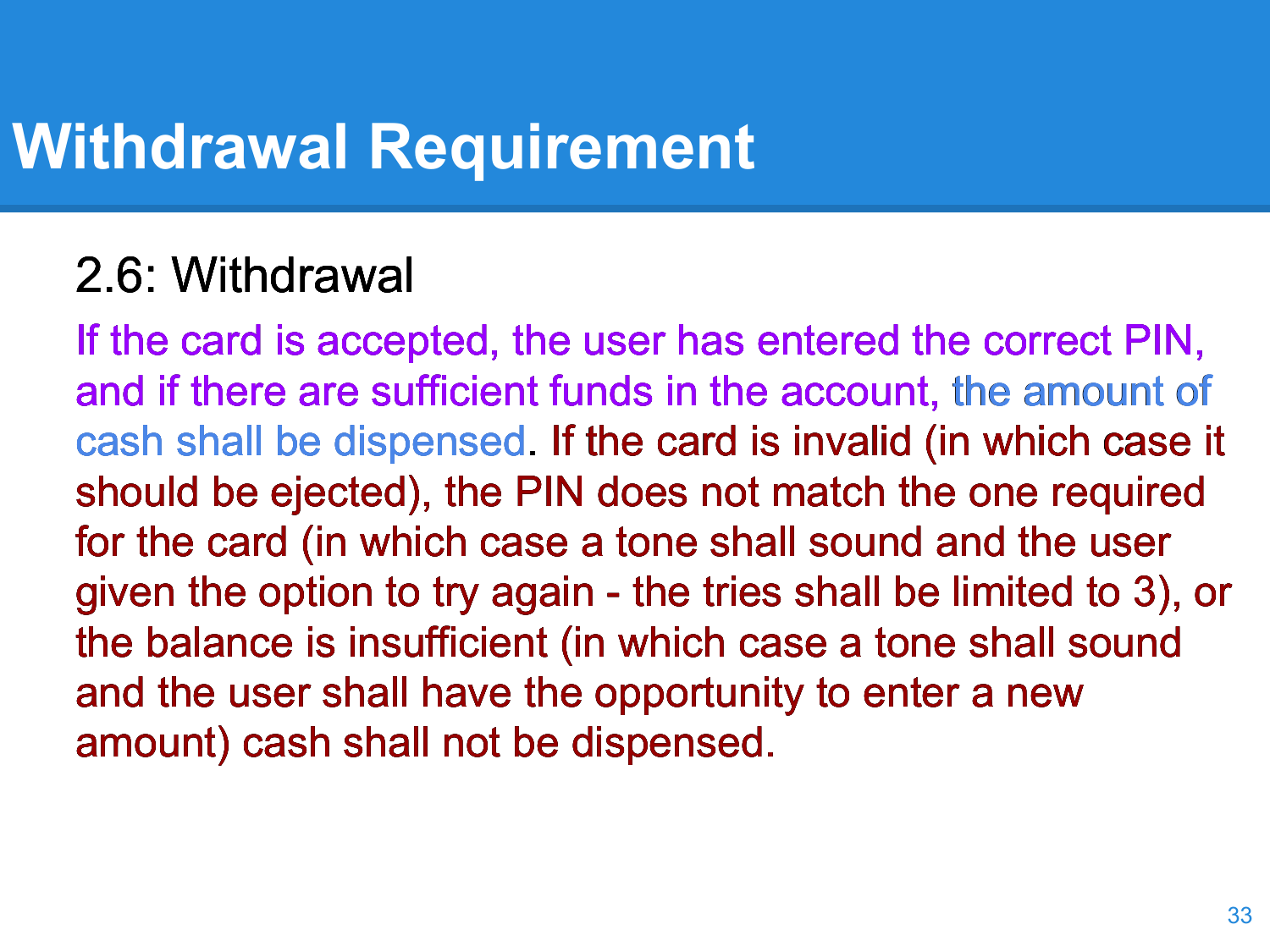# **Withdrawal Requirement (Take 2)**

2.6: The system shall support cash withdrawals by the user.

**High-level requirement, defining a function of the system.**

allowed if, and only if:

- The card can be validated (Req 2.7).
- The PIN is valid for the card (Req 2.8).

The funds in the eqrd account exceed the funds requested Action to be performed if **propert** papers **a preconditions are met.**

**Conditions necessary to perform the action.**

2.6.2: If a withdrawal is  $\epsilon$ requested shall be dispensed.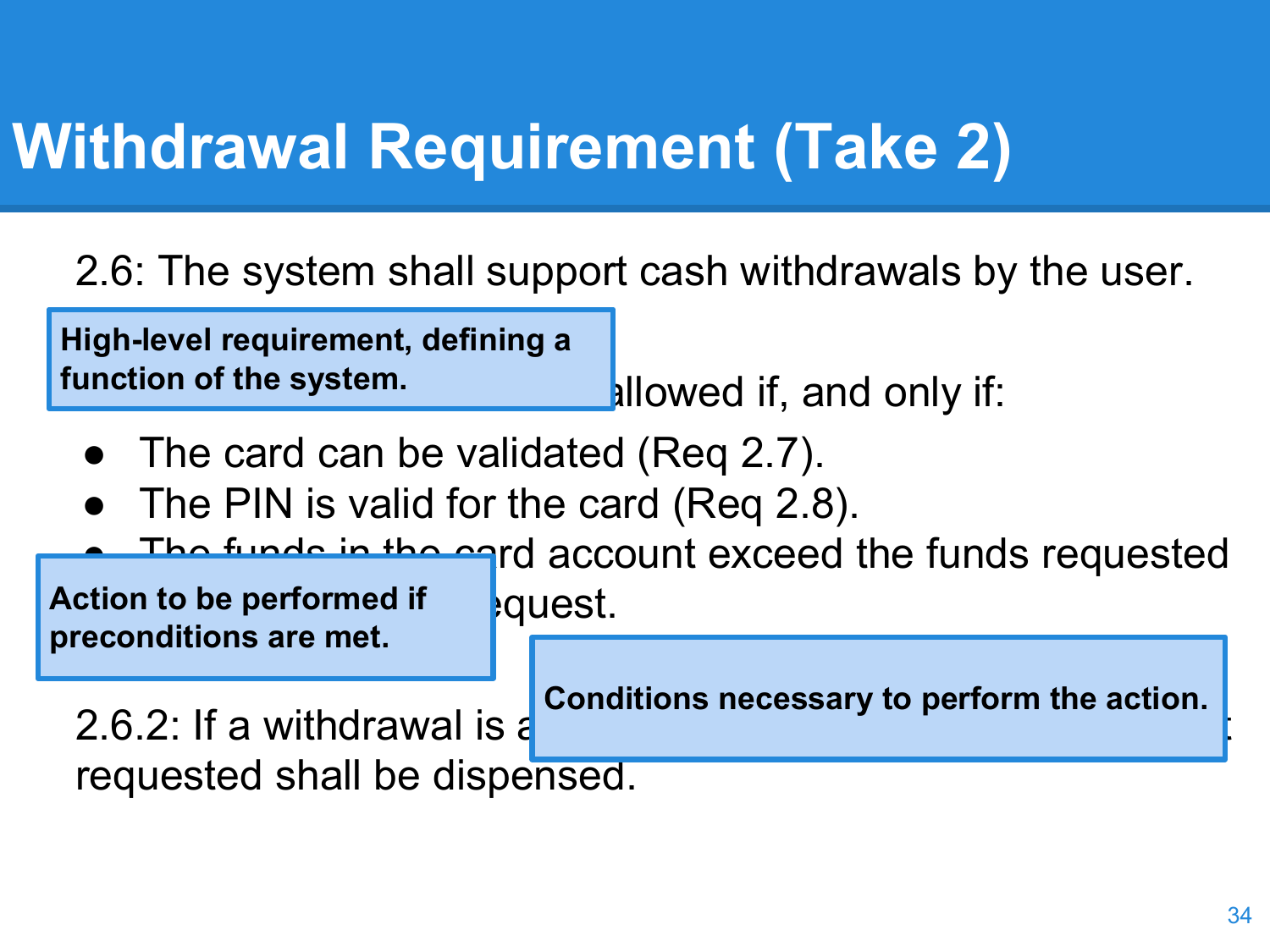# **Using Templates to Present Information**

- Templates define a standard requirement structure.
- You should establish templates for the requirement descriptions.
	- Ensure readers are familiar with the document.
	- Acts as a checklist so that no sections are forgotten.
	- Makes it easy to find the needed information.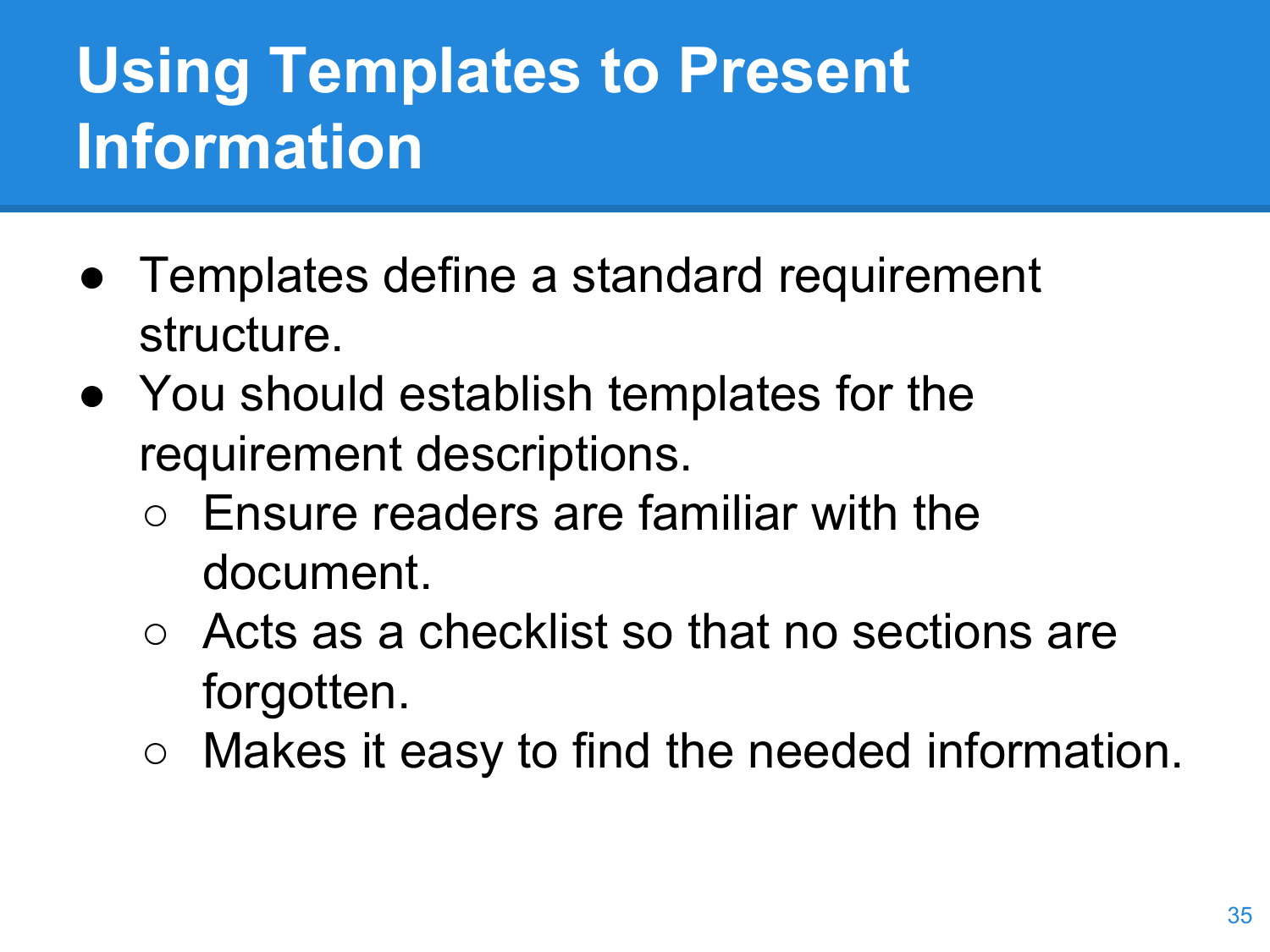# **Suggested Template Items**

- **Number:** A unique identifier.
- **Use Case:** Which use-case is this requirement linked to.
- **Introduction/Definition:** What is this requirement about?
- **Rationale:** Why does the requirement exist?
- **Source:** Who came up with the requirement?
- **Author:** Who wrote it down?
- **Inputs:** What are the necessary inputs to use this function?
- **Required Function: What is the requirement?**
- **Outputs:** What is output as a result of this function?
- **Related Requirements:** List of relevant requirements?
- **Conflicts:** Are there requirements in conflict with this one?
- **Support Material: Docs, figures, tables, etc.**
- **Test Cases:** How do we test this requirement?
- **Date:** When was this requirement modified last?
- **Priority:** How important is this requirement?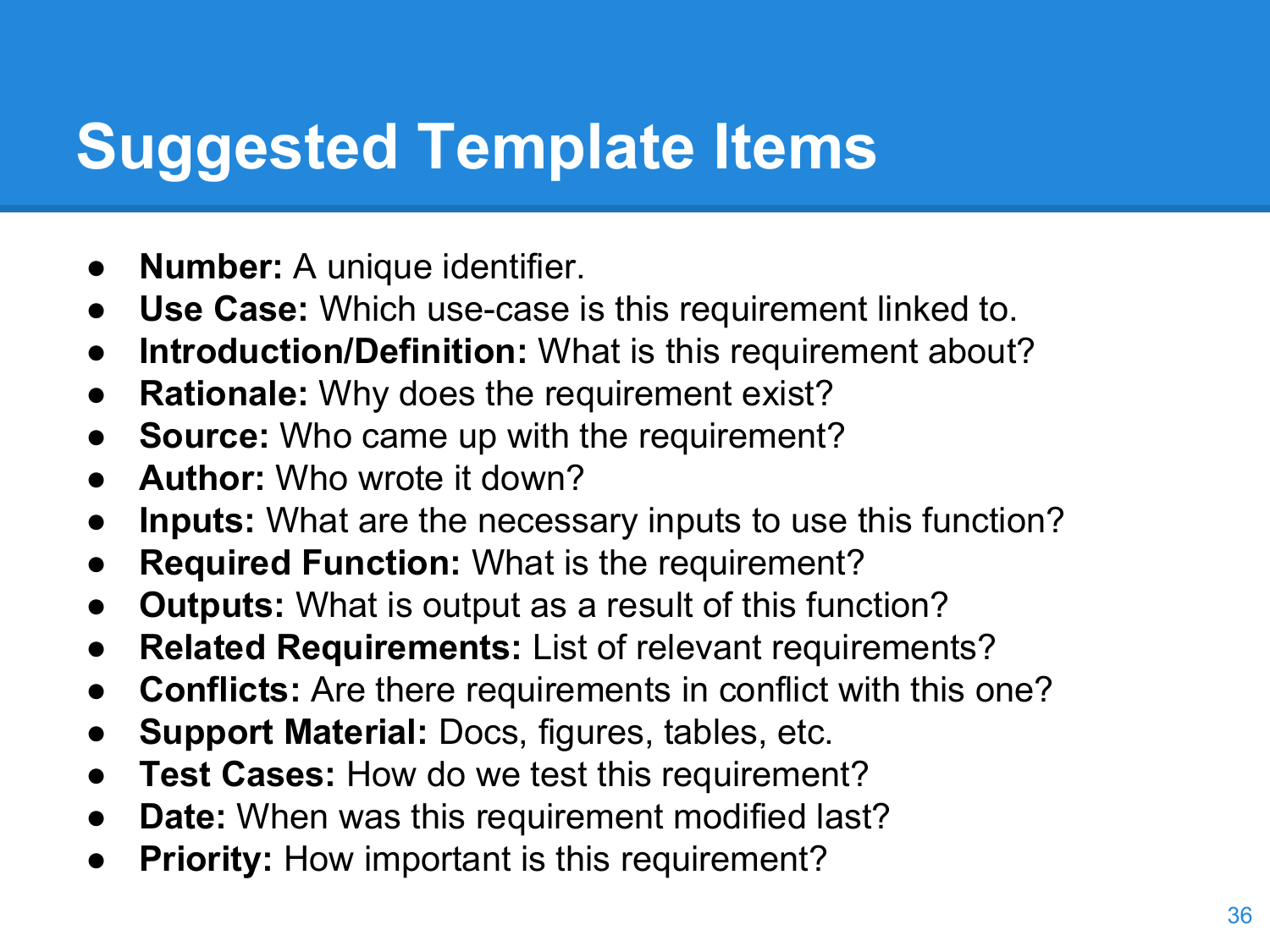# **Withdrawal, Using Template (Still Bad)**

**Introduction:** The most common action performed at an ATM is the withdrawal of funds. The ATM must support this functionality.

**Rationale:** Survey ABC-345 indicates that withdrawals are highly desirable. The success of the product hinges on successful withdrawal of funds.

**Inputs:** Card number, PIN, requested amount

**Description:** If the card is accepted, the user has entered the correct PIN, and there are sufficient funds in the account, the amount of cash shall be dispensed. If the card is invalid (in which case it should be ejected), the PIN does not match the one required for the card (in which case a tone shall sound and the user given the option to try again—the tries shall be limited to 3), or the balance is insufficient (in which case a tone shall sound and the user shall have the opportunity to enter a new amount) cash shall not be dispensed.

**Outputs:** Customer Receipt, Requested Amount of Money, Alarm

**Persistent Changes:** The Requested Amount will be deducted from the Customer

Account.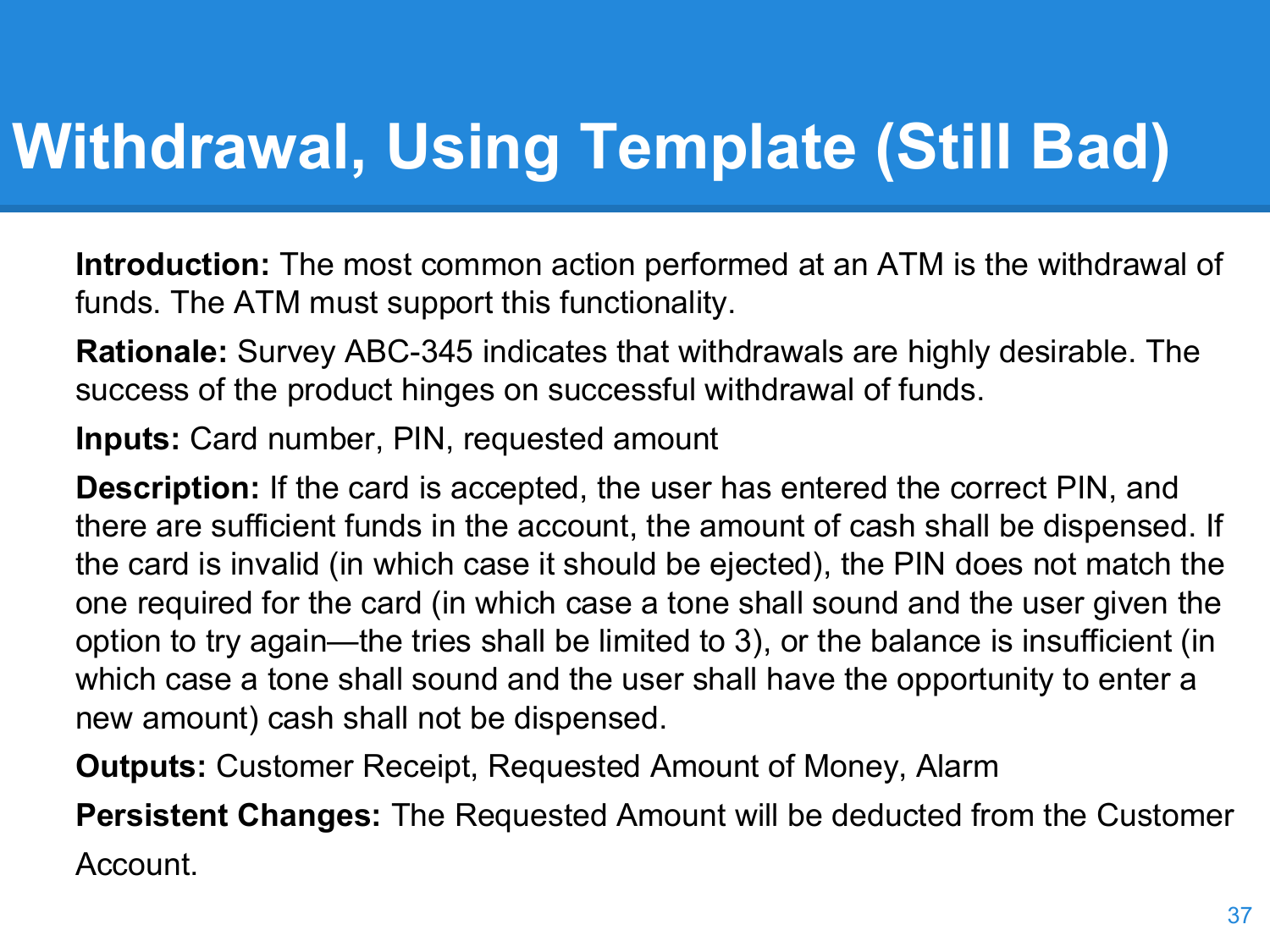# **Withdrawal, Using Template (Better)**

**Introduction:** The most common action performed at an ATM is the withdrawal of funds. The ATM must support this functionality.

**Rationale:** Survey ABC-345 indicates that withdrawals are highly desirable. The success of the product hinges on successful withdrawal of funds.

**Inputs:** Card number, PIN, requested amount

**Description:** The user shall be able to withdraw funds from the ATM

- A withdrawal shall be allowed if and only if:
	- The Card Number can be validated (Req 35)
	- $\circ$  The PIN is valid for the card (Req 45)
	- The funds in the card account exceeds the Requested Amount requested in the withdrawal
- If a withdrawal is allowed, the Requested Amount of money shall be dispensed.

**Outputs:** Customer Receipt, Requested Amount of Money

**Persistent Changes:** The Requested Amount will be deducted from the Customer Account.

**Related Requirements:** 35, 45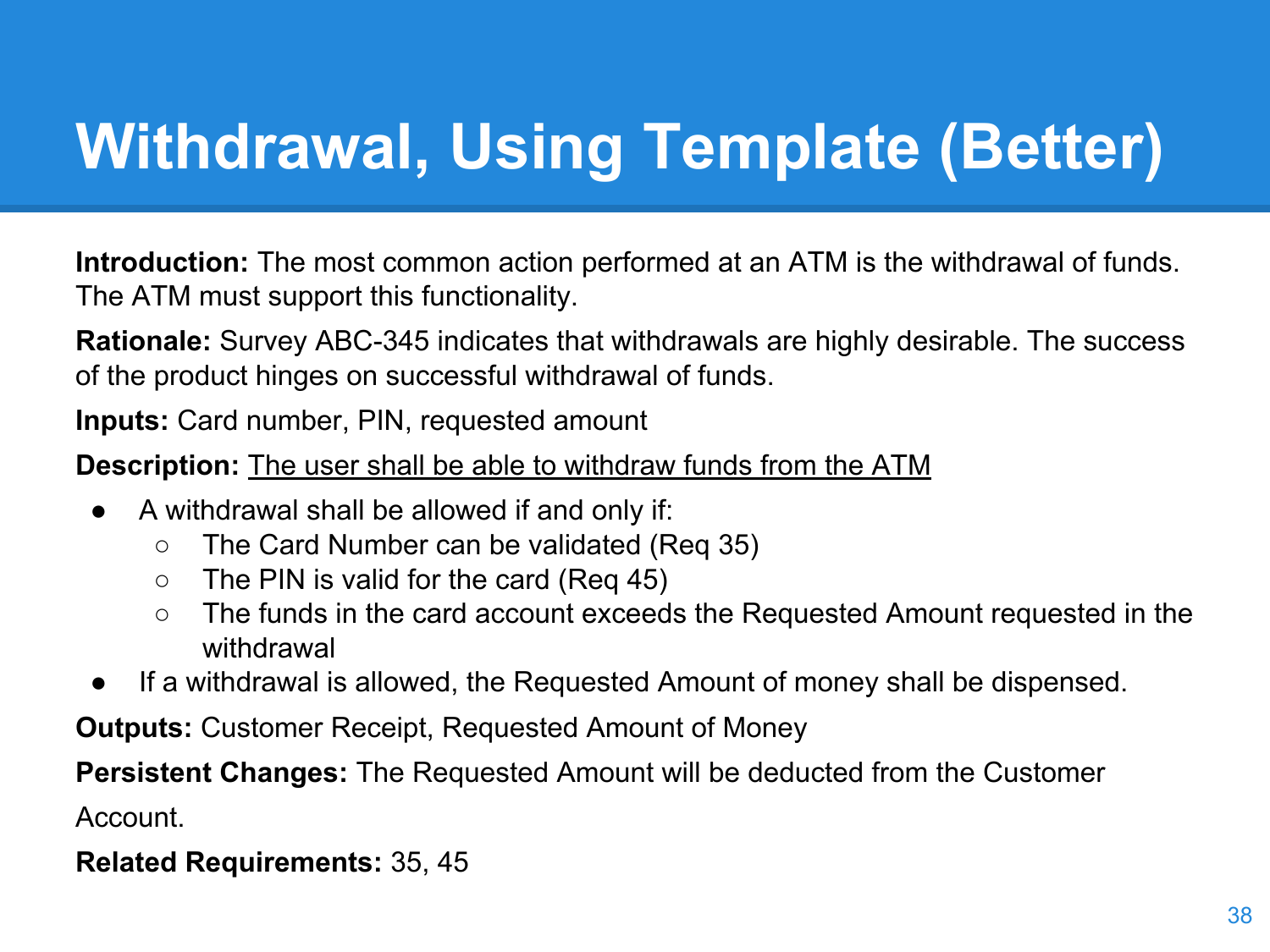# **The Requirements Specification Document**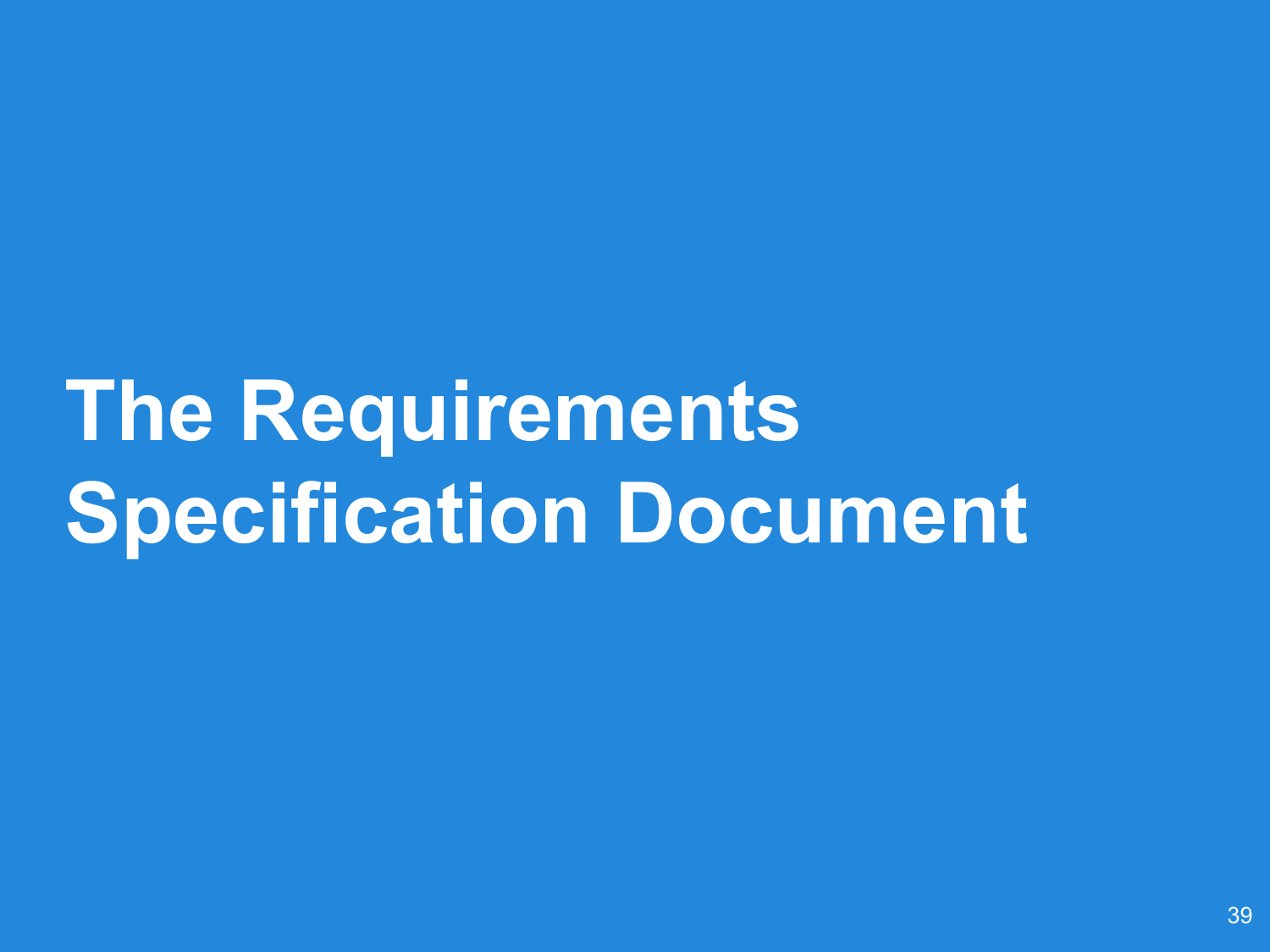## **The Requirements Document**

- The official statement of what work is required from the system developers.
- Should include both requirement definitions and specifications.
- NOT a design document as much as possible, this defines what the system will do and not how it will be coded.
- Should also include tests that can show that the requirement is fulfilled.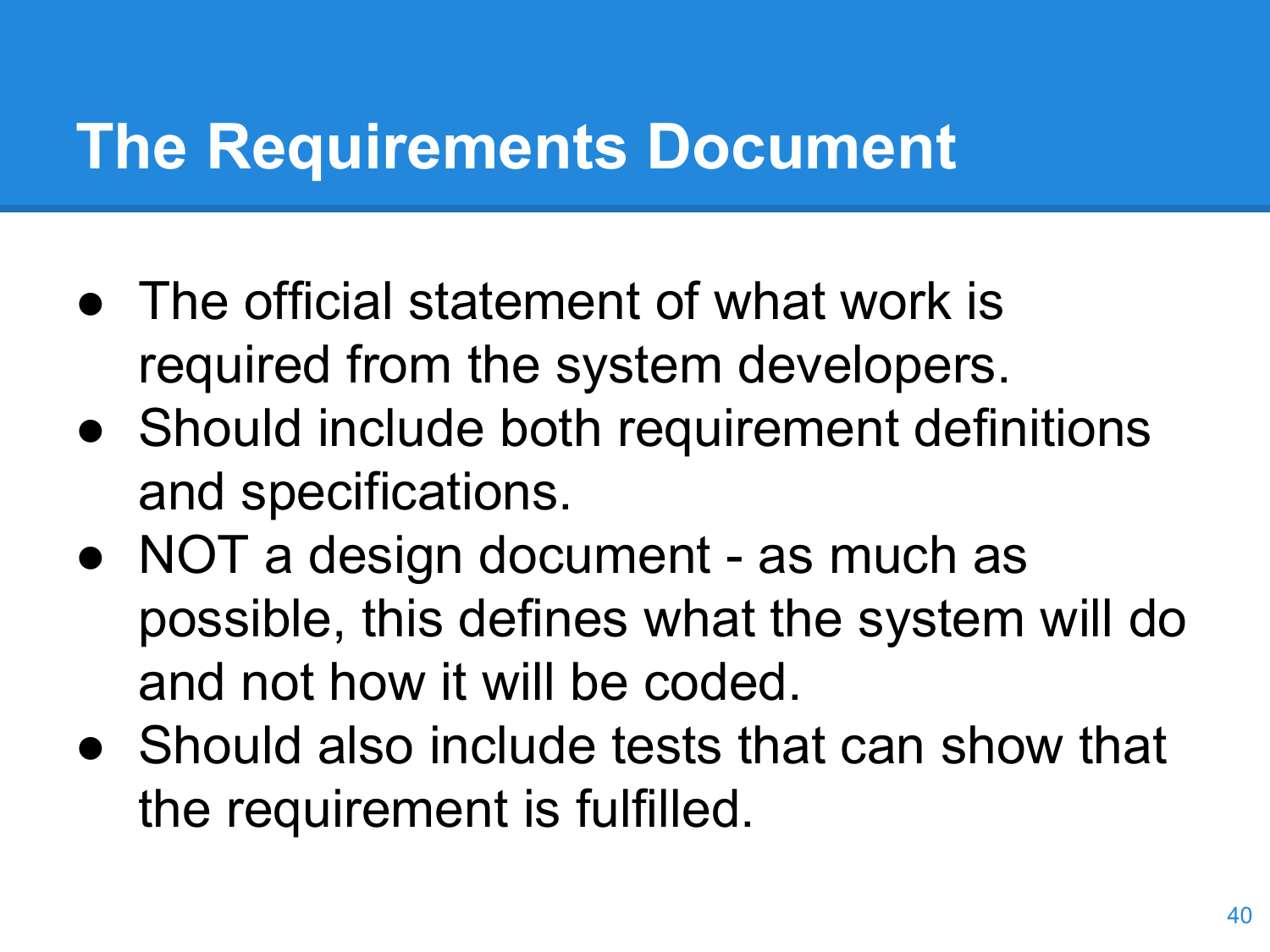## **The Requirements Document**

What does the document need to address?

- Functionality
	- What is the software supposed to do?
- External Interfaces
	- $\circ$  How does the software interact with people, the system's hardware, other hardware, and other software?
- Performance
	- What is the speed, availability, response time, recovery time, etc of the software functions?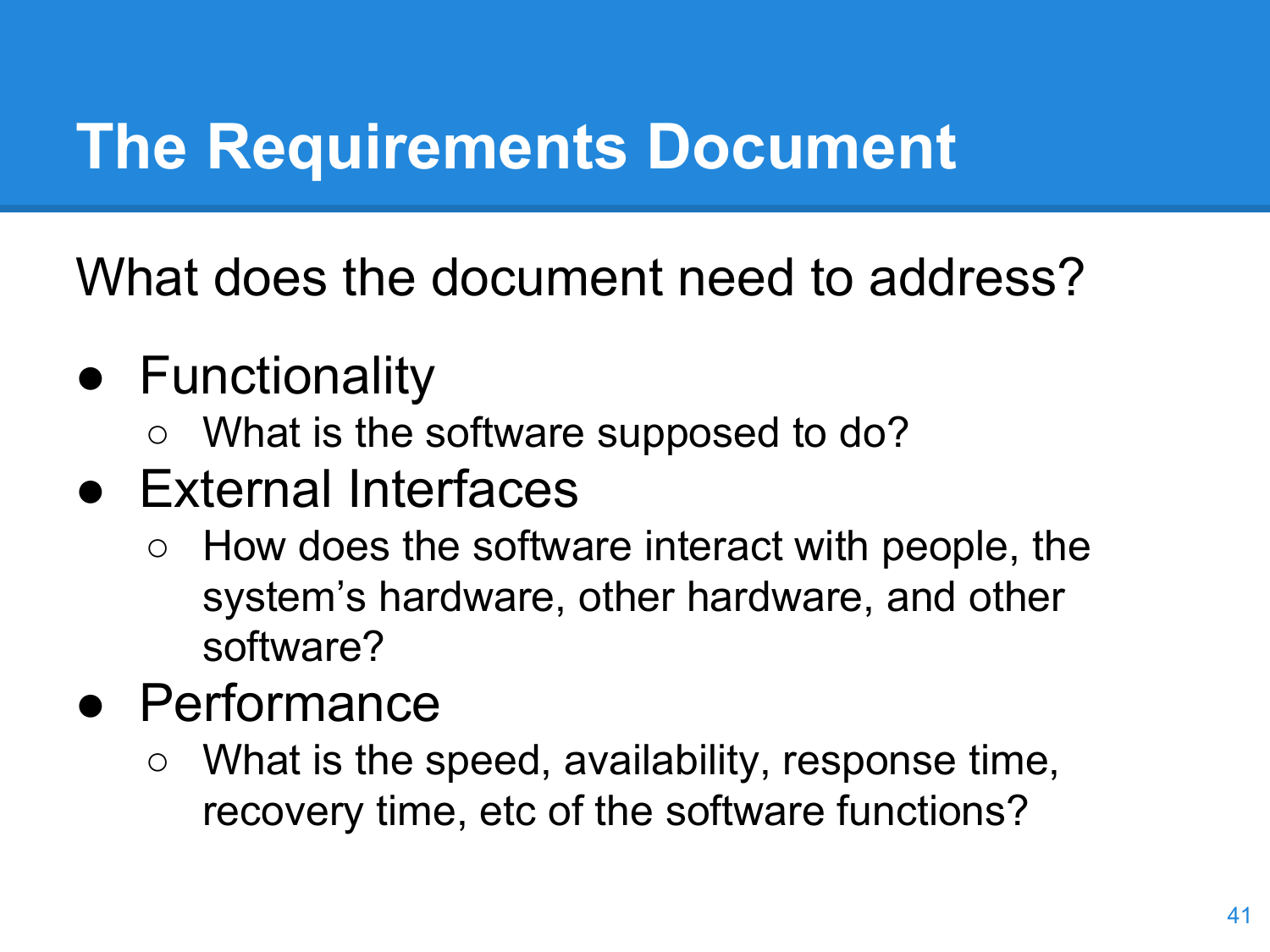## **SRS Must Address...**

- Quality Attributes
	- Things we desire out of the system.
		- It must be portable to other platforms.
		- It must be easy to maintain.
	- What are the considerations for portability, maintainability, security, etc?
	- How is quality measured for each attribute.
- Design/Implementation Constraints
	- $\circ$  Are there any required standards in effect, implementation language, policies for data management, resource limits, operating environment, etc?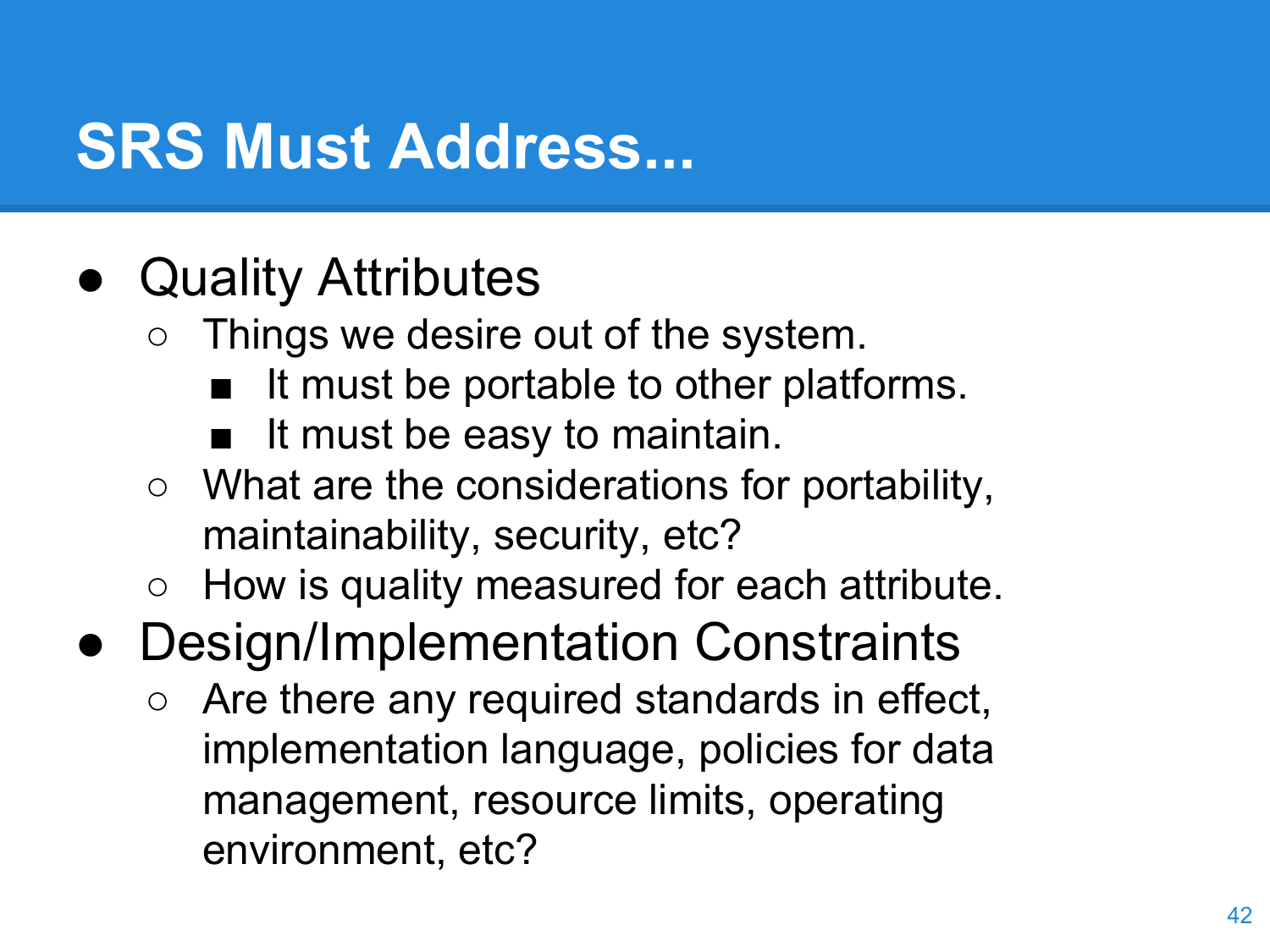# **SRS Should NOT Include**

What shouldn't go into the SRS?

- Project Planning (cost, staffing, schedules, etc.)
	- Unrelated to the functionality of the system.
	- Requirements document should rarely change after completion - project planning continually changes.
- Product Assurance Plans
	- How you will assess quality (test plans, QA process, V&V, CMM)
	- Important considerations, but different audiences, different timelines.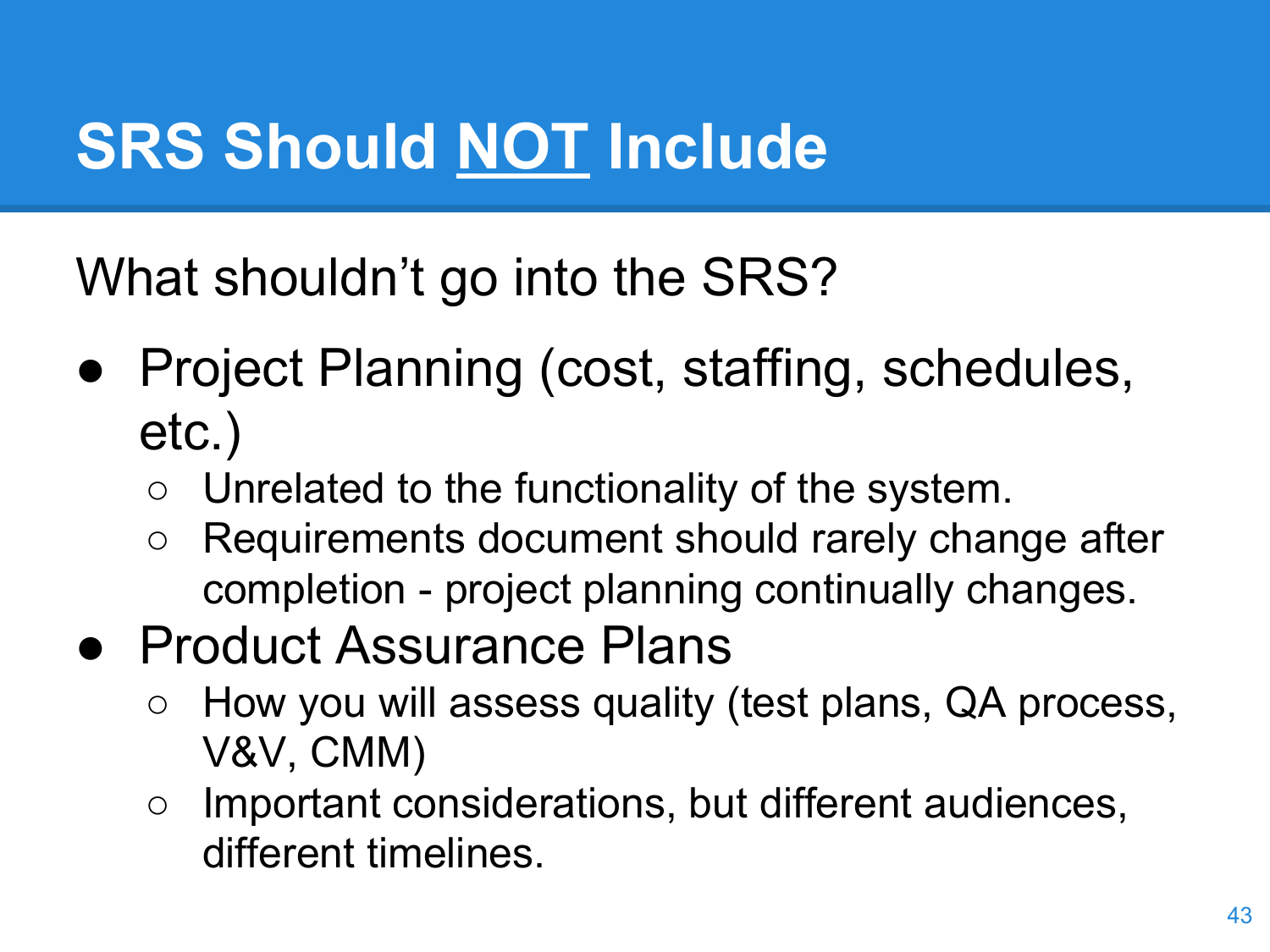# **SRS Should NOT Include**

What shouldn't go into the SRS?

- **Design Details** 
	- Requirements should be relatively stable before design commences.
	- Requirements and design have different audiences.
	- Analysis and design are different areas of expertise.
	- **Exception:** Unless there are constraints imposed on the design by the domain.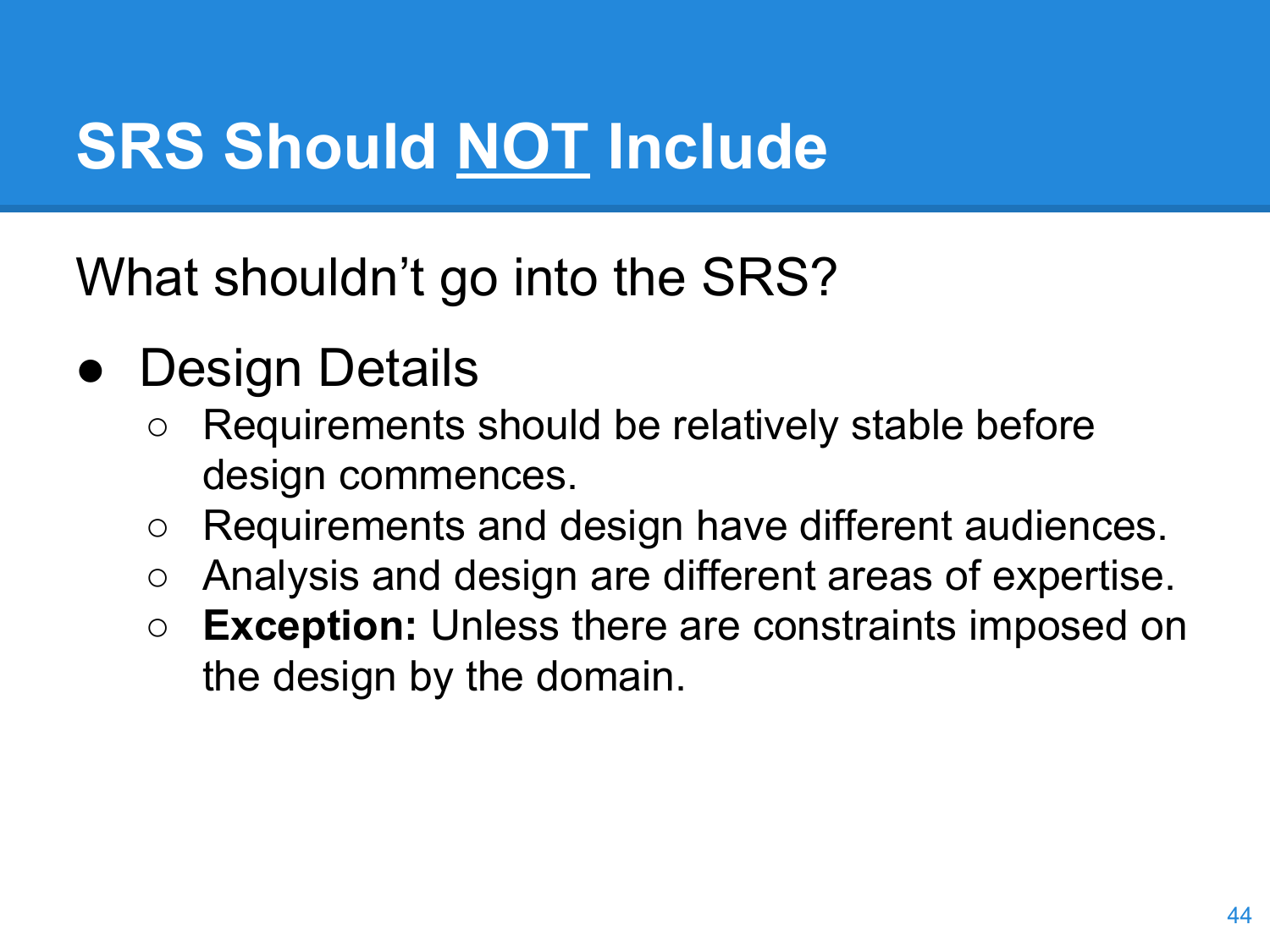## **IEEE Document Structure**

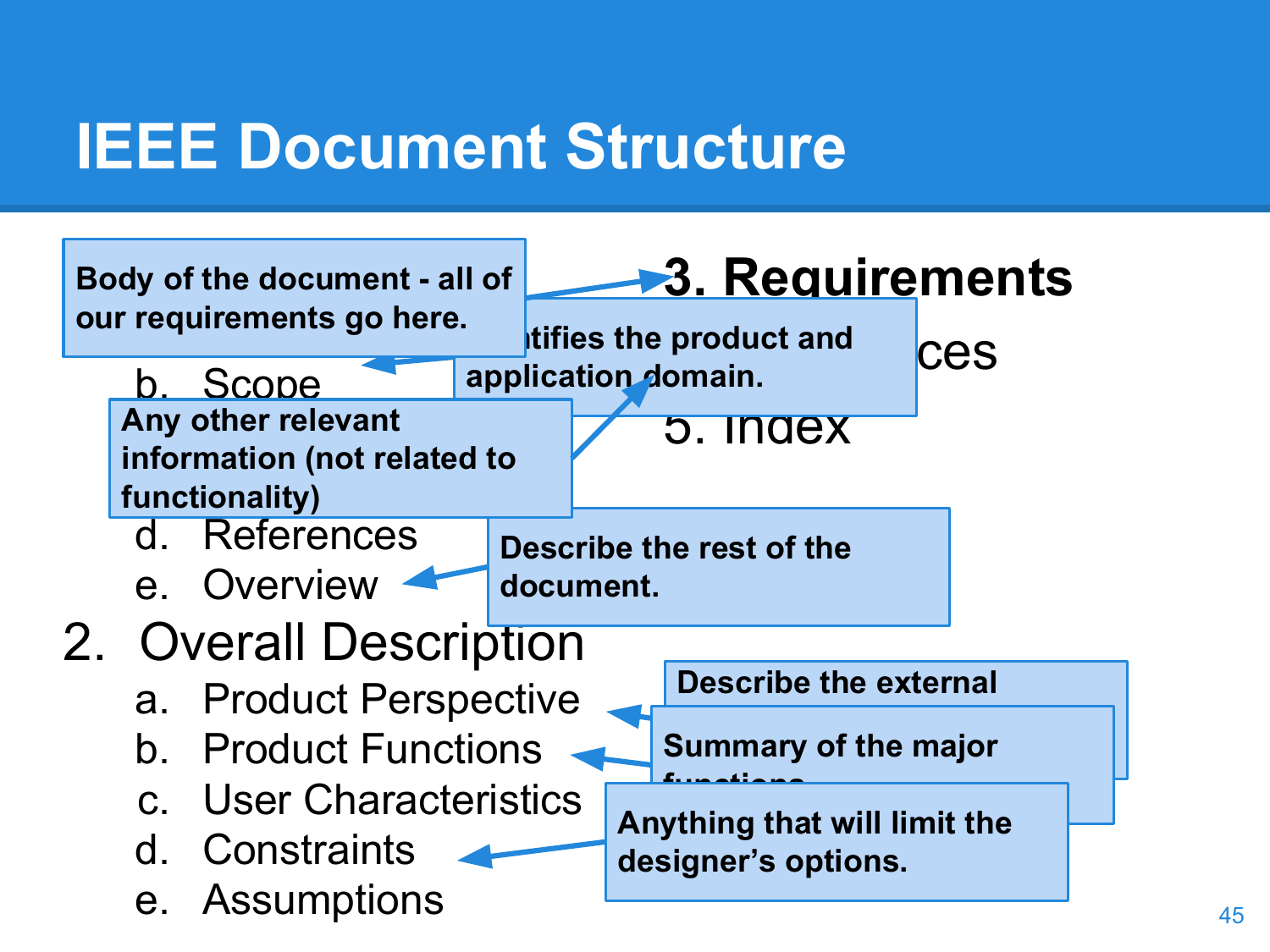# **"Requirements"**

How do we organize the "Requirements" section?

- Should be customized to fit the project.
- **IEEE suggests three options.**
- Separate sections for software, hardware, system requirements.
- Entire document (especially this section) needs to be structured to provide:
	- Understandability
	- Changeability
	- Other "ability" attributes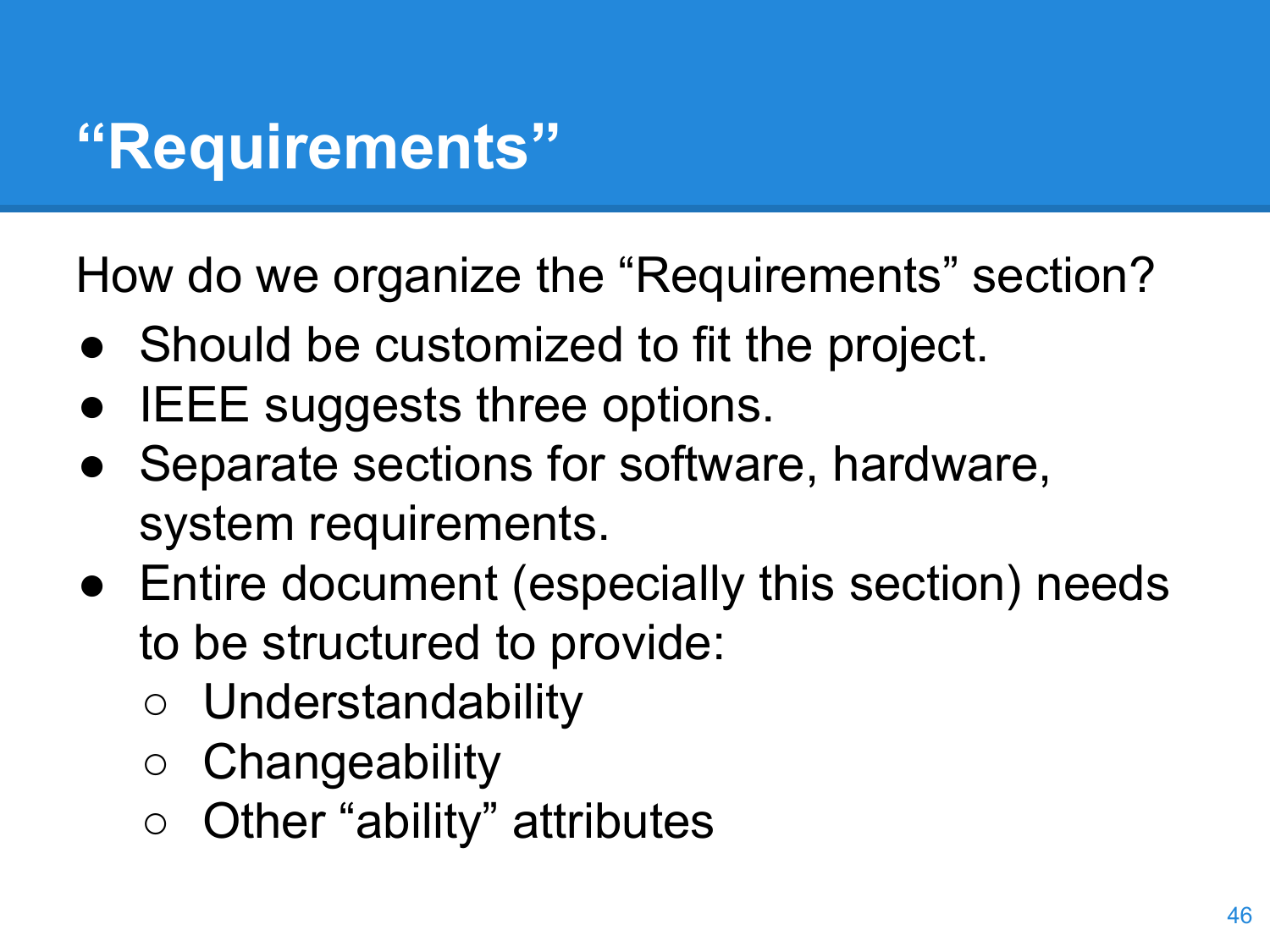# **Requirements Outline**

- **● External Interface Requirements**
	- **○ User Interfaces**
	- **○ Hardware Interfaces**
	- **○ Software Interfaces**
	- **○ Communication Interfaces**
- $\bullet$  Function
- $\bullet$  Perform:
- Design (

**Constraints and definitions outlining how your system interacts with other systems and users.**

Other Re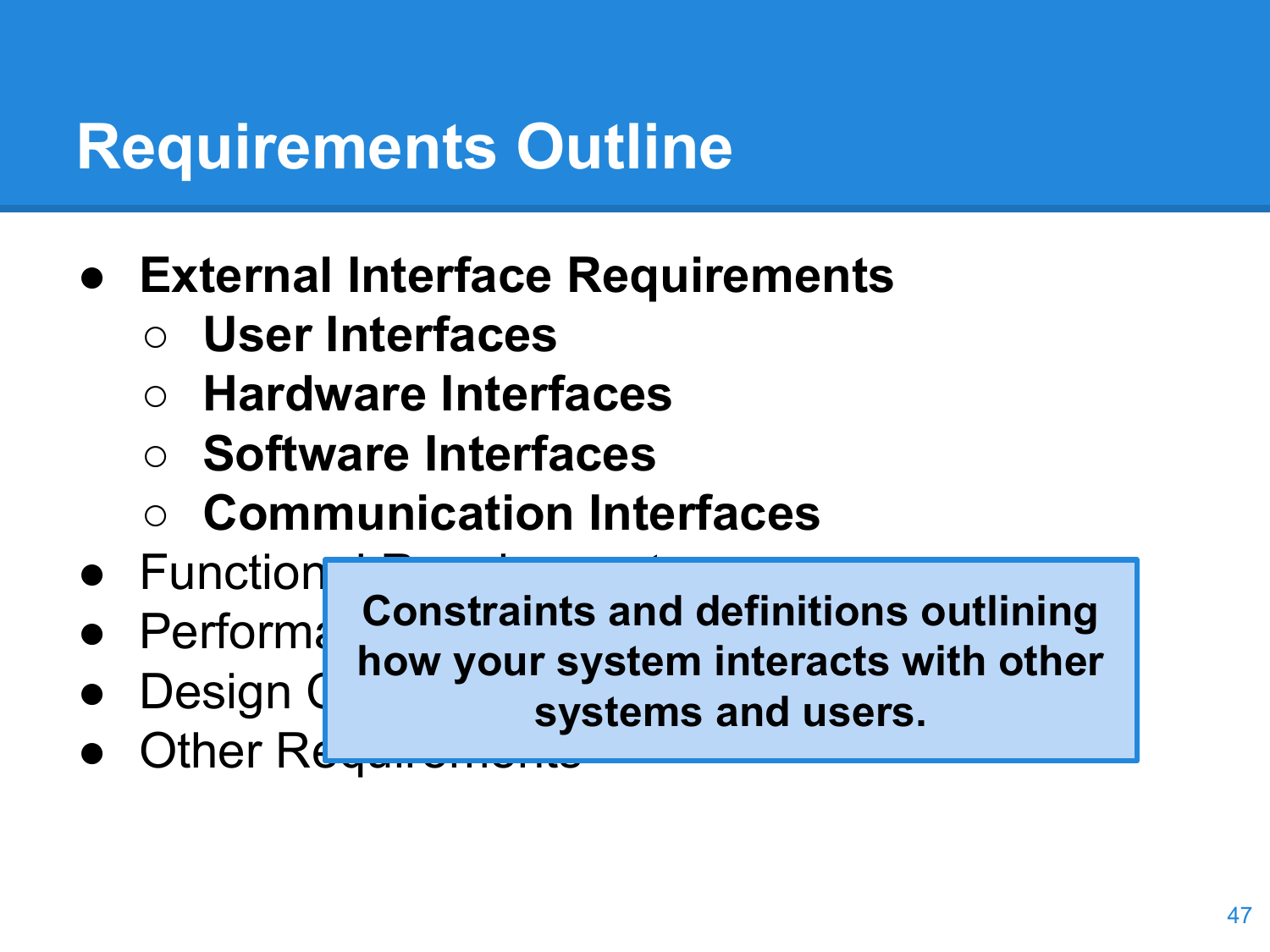# **"Specific Requirements" Outline**

- External Interface Requirements
- **● Functional Requirements**
	- **○ Three Example Structures**
- $\bullet$  Perfd

# **e** Desit Option 3: Organized by System Mode

- **• Mode 1**
- 
- Othe **o** Requirement 1.1
	- **○ Requirement 1.2**
	- **○ …**
	- **○ Requirement 1.m**
	- **• Mode 2**
	- **● ….**
	- **● User Class N Feature N Mode N**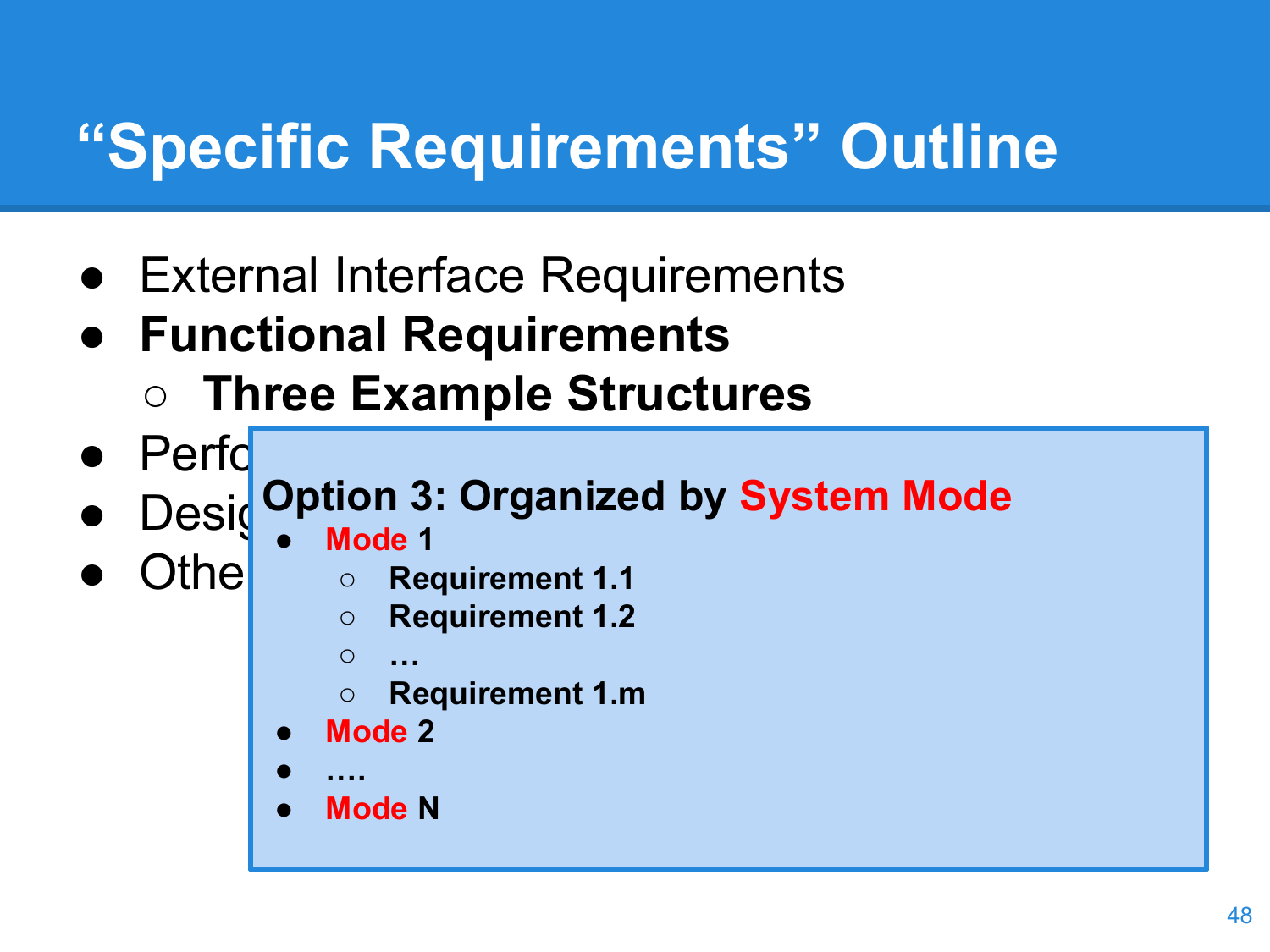# **Key Points**

- The structure of the requirements document is of critical importance.
	- Tune to the audience.
	- Use a template to help organize.
		- Customize it to fit your needs
- Individual requirements contain more information than you may think.
	- Use templates to structure and clarify.
	- But, requirement must still be well-written.
		- Precise, avoid amalgamation, make distinction between functional/non-functional